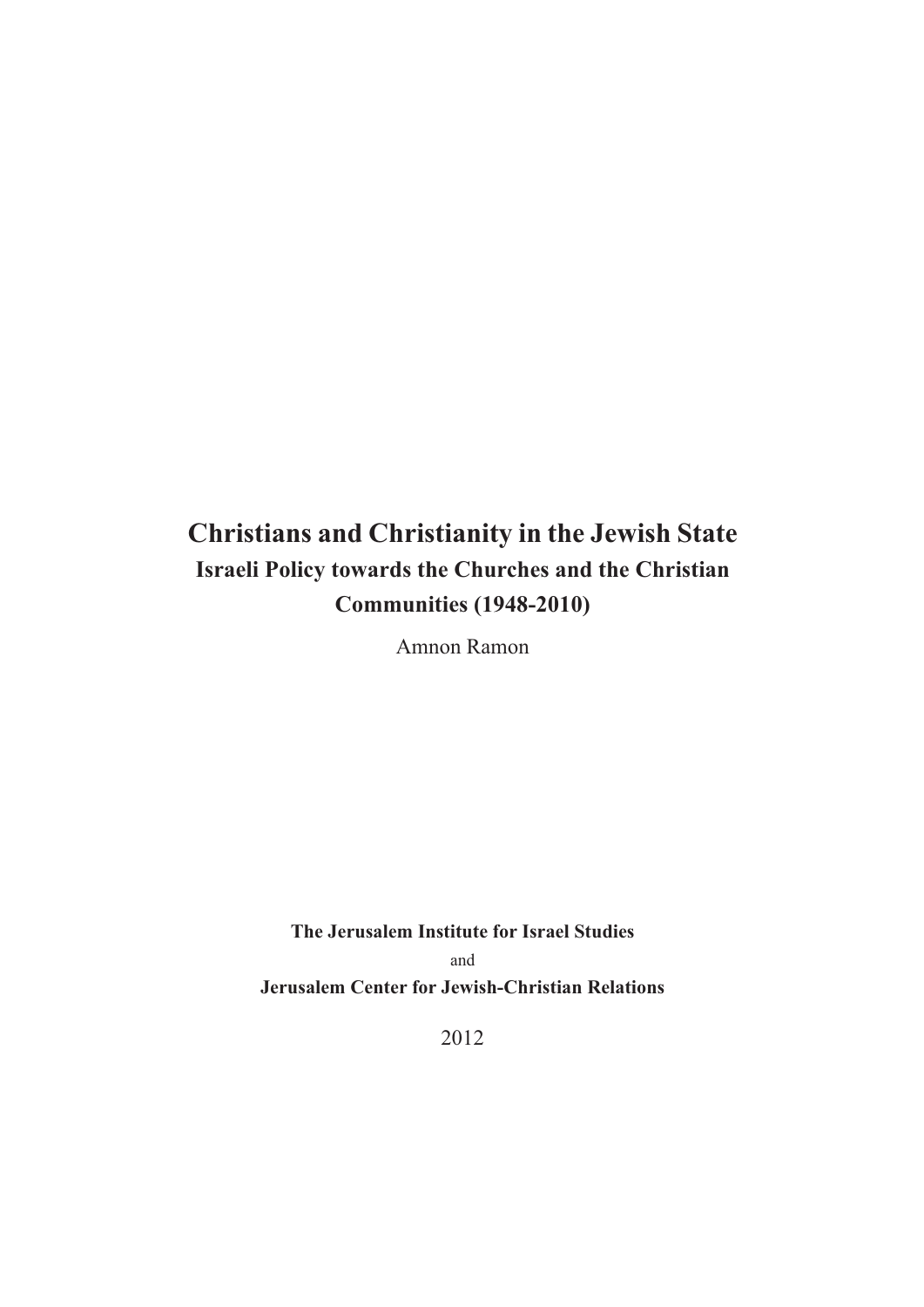The JIIS Studies Series no. 420

#### **Christians and Christianity in the Jewish State Israeli Policy towards the Churches and the Christian Communities (1948-2010)**

Amnon Ramon

The statements made and the views expressed are solely the responsibility of the authors

© 2012, The Jerusalem Institute for Israel Studies The Hay Elyachar House 20 Radak St., 92186 Jerusalem

> http://www.jiis.org E-mail: machon@jiis.org.il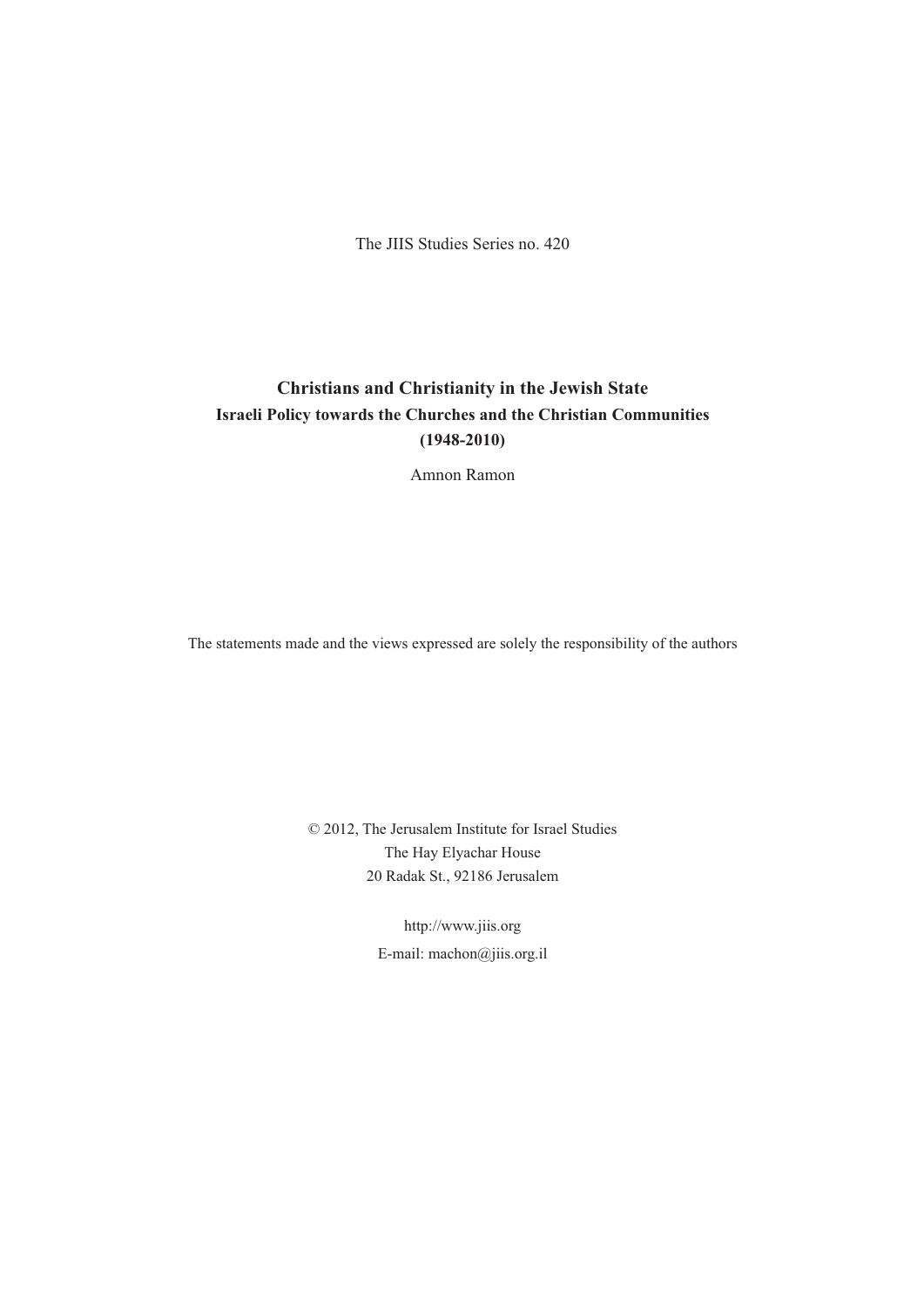### *Summary*

The relationship between Judaism and Christianity is unique, with Jews and Christians having a mutual affinity not seen in other religions. Christianity emerged during the 1st century CE from within the Jewish world and,– like Judaism, – sanctifies the Hebrew Bible, regarding it as the first part of the Holy Scriptures. Among other consequences, this shared foundation has resulted in a perception of the land of Israel as the Holy Land and of Jerusalem as a holy city and thus a major pilgrimage destination.

The establishment of the State of Israel in 1948 posed a complex theological challenge to the churches: How should they regard the success of the Jewish People, who – according to traditional Christian interpretation – had been punished with exile and humiliation, yet ultimately succeeded in founding a sustainable Jewish state in the Holy Land? The Six-Day War and the surprising events that followed – the Israeli conquest of Bethlehem and East Jerusalem, which house most of Christianity's holy places as well as the centers of the different churches in the Holy Land – aroused concerns among local churches and Christian communities as well as international Christian entities. For the first time, the holy places of Christianity were under the control of a state that Christians of all denominations identified with Judaism, the defeated "Synagoga," out of which Christianity – the victorious "Ecclesia" and spiritual heir of "carnal Israel" – had emerged.

These residual historical and religious vestiges did not, however, affect only the Christian world. The leaders of Israel – the state of the Jewish People, who for centuries had been a minority dependent on the good will of Christian and Muslim rulers – unintentionally became the "Caesar" responsible for matters relating to the local Christian communities, their holy places, and the vast church property located within the territory of the new state. Most of the state's leaders were aware of the influence that residual historical and religious memories had on the Christian world's attitude towards Israel. At the same time they were also captives of the image that Christianity and the Christian world had in the eyes of Jews. Most Christians in Israel were Arabs – whose loyalty Israel's leaders doubted – a situation that further aggravated relations between Israel and the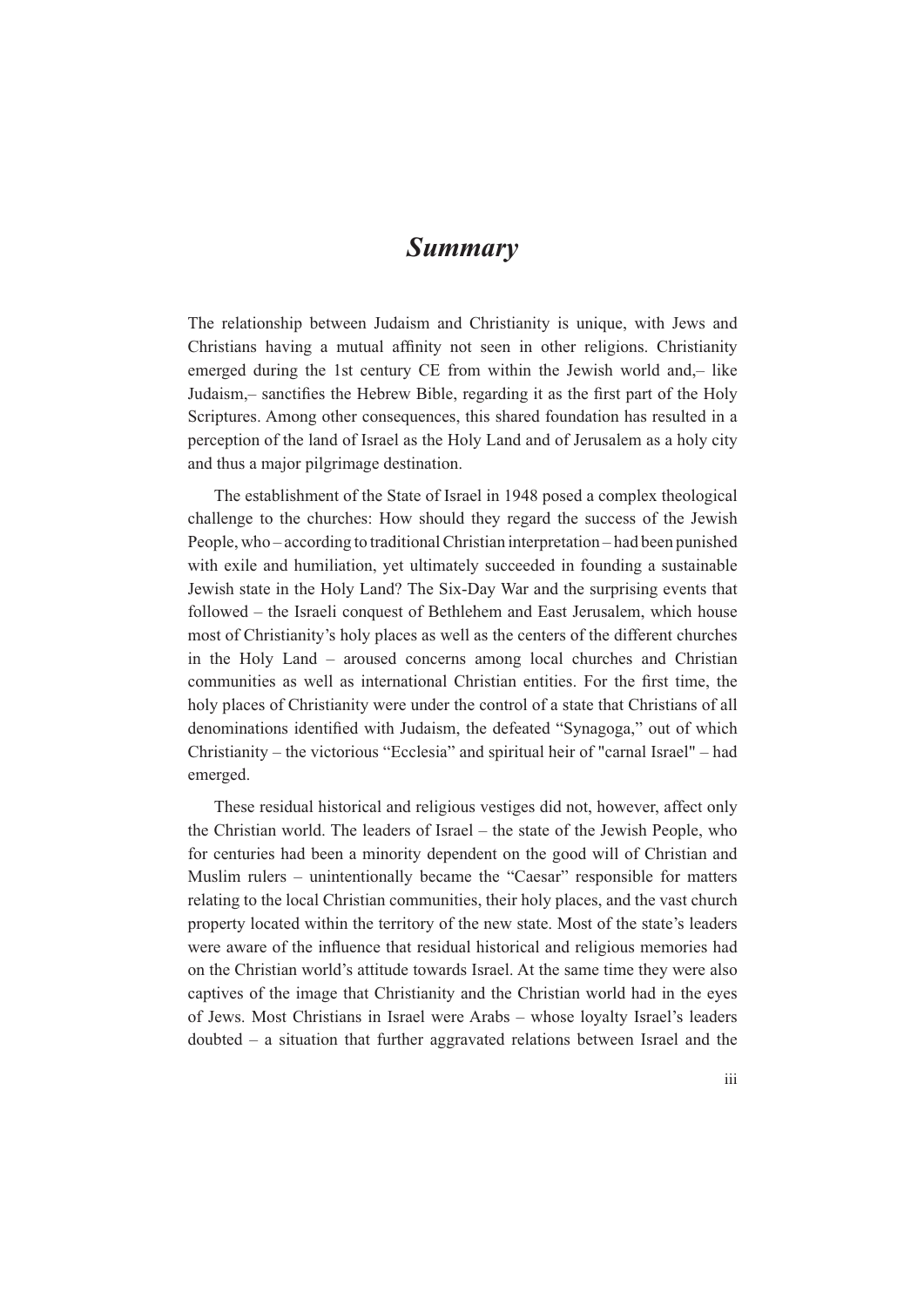local Christian communities. Matters became even more complicated in June of 1967, when, as noted, the Jewish state and its leaders became responsible for the most important holy places in East Jerusalem and Bethlehem. This reversal in the state of affairs, and the intricate and complicated relations that prevailed between the Christian world and the State of Israel during its first 62 years, are the principal focus of this book.

#### **A. Israeli Policy towards Churches and Christian Communities, (1948-1967)**

Israel's relations with local churches and Christian communities and with the Christian world generally are particularly intricate and complicated. The issue is unique in the way in which it combines factors within various spheres of mutual influence: a) in the internal Israeli sphere  $-$  Israel's relations with the minority Christian communities, most of whose followers (some 90%) are Arabs, who consider themselves part of the Arab world surrounding Israel; b) in the sphere of Israel's foreign relations – Christian states and international entities (the foremost being the Vatican) that support churches in the Holy Land and the Middle East, whose existence and views Israel must take into account; c) in the broad historical and theological sphere, that is, the influence of historical relations between Jews and Christians – the dramatic changes that took place in the Catholic Church's attitude towards the Jewish People beginning in the early 1960s (following the Second Vatican Council and the "Nostra Aetate" declaration in October, 1965); and, finally, d) in the sphere of relations between Israel and the Diaspora  $-$  the nexus between Israeli relations with local Christian communities, on the one hand, and Jewish community life as a minority in Christian countries, on the other.

Until 1967 Israeli policy towards the churches and Christian communities was influenced by the historical Jewish animosity towards Christianity and the Christian world and by Jewish Israeli animosity towards the Arab minority. Many of Israel's leaders viewed this minority as part of the Arab world that aspires to destroy the State of Israel. Nonetheless, the Israeli government had to tone down its underlying hostile attitude towards Christian institutions for the sake of its foreign relations and because of its dependence on the Western Christian world. In practical terms this change of attitude was reflected in a number of important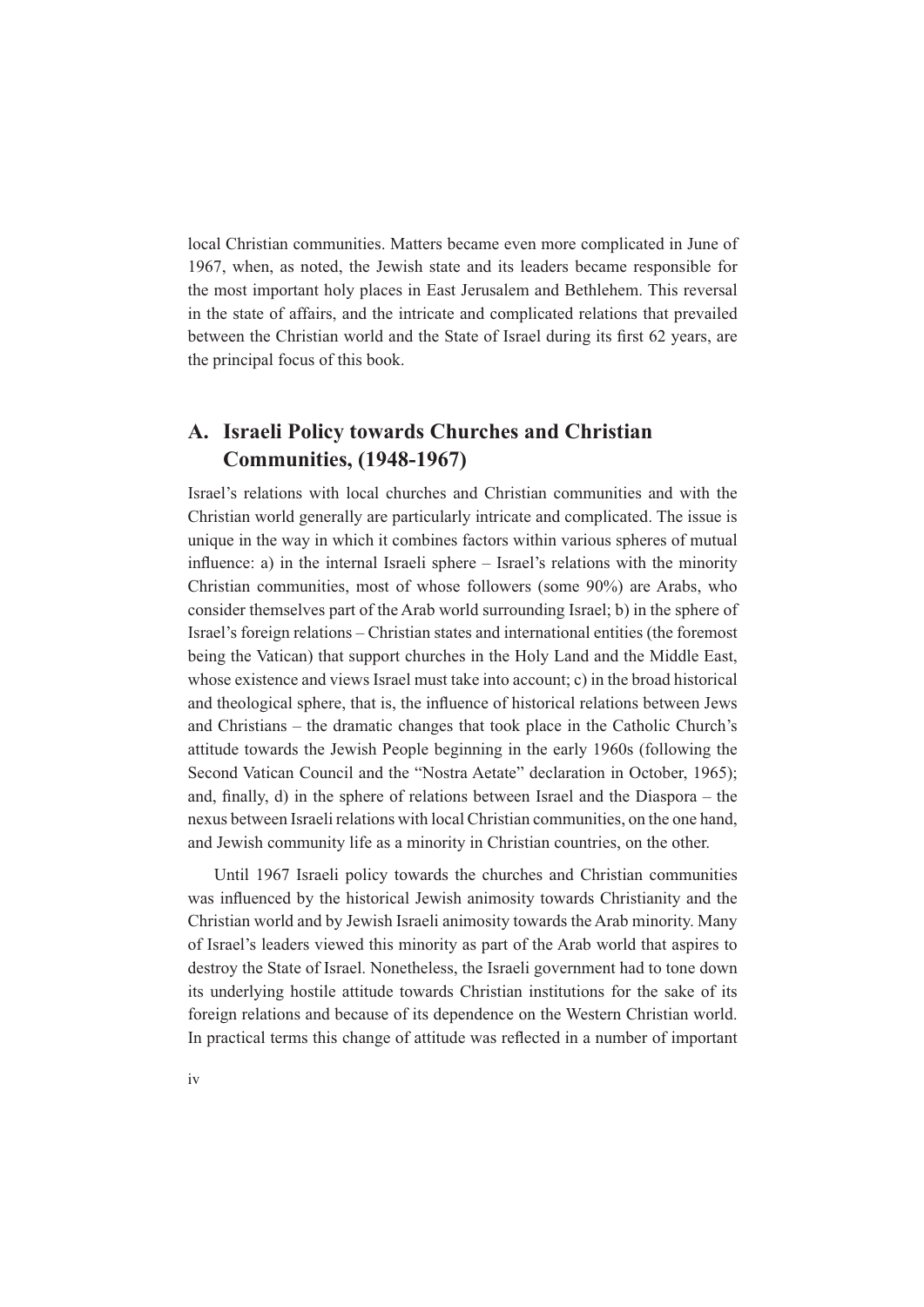areas such as the return of property, the granting of tax and customs exceptions, the granting of circumscribed autonomy to Churches, permitting the churches throughout Israel to maintain relations with the church centers in East Jerusalem, and permitting travel to holy places in Jordan, to name but some.

Church leaders saw these as rights that the ruling power was obligated to grant, in accordance with the status quo arrangements established during the Ottoman era. Yet these rights were never codified as law or established as obligatory norms, and as a result Israeli authorities were able to oversee church activities using the "carrot and stick" approach.

Established churches were therefore granted limited freedom of operation by the Israeli authorities. In contrast, non-institutionalized Protestant entities operating amidst the Jewish population had a harder time because of suspicions that they were engaged in missionary activities: their activities were very much restricted and confined, and they were subject to continuous monitoring by the Ministry of Religious Affairs and affiliated organizations that worked to combat missionary activity. And yet even with all the restrictions, churches and Christian entities were in a better situation than the Muslim religious establishment, which in fact had lost most of its resources (particularly income from Waqf properties) following the 1948 war and was completely dependent on the Israeli establishment.

A government resolution of June 1948 mandated the Christian Communities Department, which was established within the Ministry of Religious Affairs, to handle matters pertaining to churches and Christian communities. Many problems arose in the operation of this department: insufficient budget and personnel; lack of authority and the distribution of authority among other government ministries; and a hostile attitude towards churches and Christian entities on the part of the ministry's leaders, who belonged to Israel's national-religious political camp. A paradox was created when the ministry became one of the main bodies working against missionary activities and expansion of the Christian presence in Israel, while at the same time the Christian Communities Department that had been set up within the ministry was responsible for providing services to churches and Christian entities. It is worth noting that the Ministry of Foreign Affairs and the Ministry of the Interior were more liberal towards the Christian presence in Israel, but they had relatively little influence.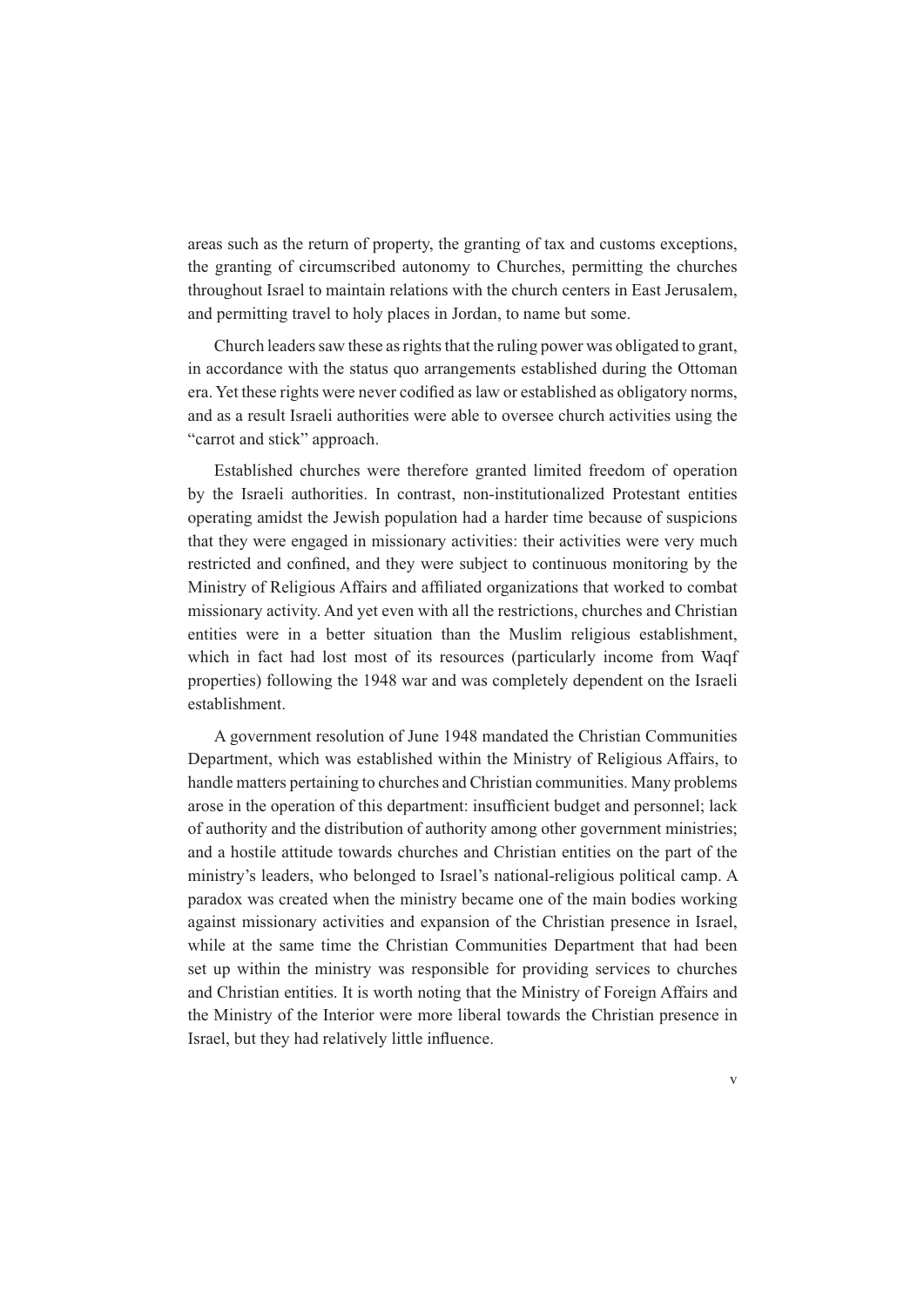Upon resolution of the main issues affecting relations between Israel and the churches (foremost among these being the church properties), and with decreased attention to the question of Jerusalem on the international agenda, relations between the state and local churches stabilized during the 1950s. No real improvement occurred, however, in relations with the Vatican, which did not forgive Israel for its refusal to accept the November 1947 plan for internationalization of Jerusalem, of which the Holy See had been a most prominent supporter.

Israeli policy towards the Christian institutions was inconsistent. The principle of "divide and conquer" prevailed, that is, separate negotiations with each of the chaustic Fully FIXUF Chainston and the states churches. This policy was influenced by four key factors: the power of the states or international entities that supported the different local churches; the extent of a church's "Arabness" and its leaders' attitude towards Israel; the church's engagement (or suspected engagement) in missionary activities within the Jewish population; and the size of the community and extent of its properties in Israel.

Israel's staunchest rival during its first years was the Catholic Church under the leadership of the Vatican – primarily because of the difficult struggle over the status of Jerusalem and harsh Catholic criticism of Israel. Yet, paradoxically, it was precisely this rival that received preferred treatment from Israel, first and foremost because of the Vatican's relative power and the support granted by the Catholic world to the Church and to its various entities in Israel. This situation galvanized the Arab Catholic communities – the Latin Church community and the Greek Catholic community – and in so doing undermined the Greek Orthodox community.

In contrast, no powerful states or international entities stood behind the Greek Orthodox Patriarchate or the Armenian Patriarchate. Israel could therefore pressure them to join its struggle against the Vatican opposing the internationalization of Jerusalem and compel them to lease or sell important lands and properties to Israeli bodies at a low price, particularly in West Jerusalem. These two patriarchates were completely dependent on Israel for the transfer of their income from properties in Israel to their centers in the Old City (under Jordanian rule) and were thus compelled to submit to Israeli pressure.

In its relations with the Anglican Church, Israel took advantage of the split and rivalry between the Arab community and its leaders, on the one side, and the Anglican Bishop, whose residence was in the Old City, on the other. The tense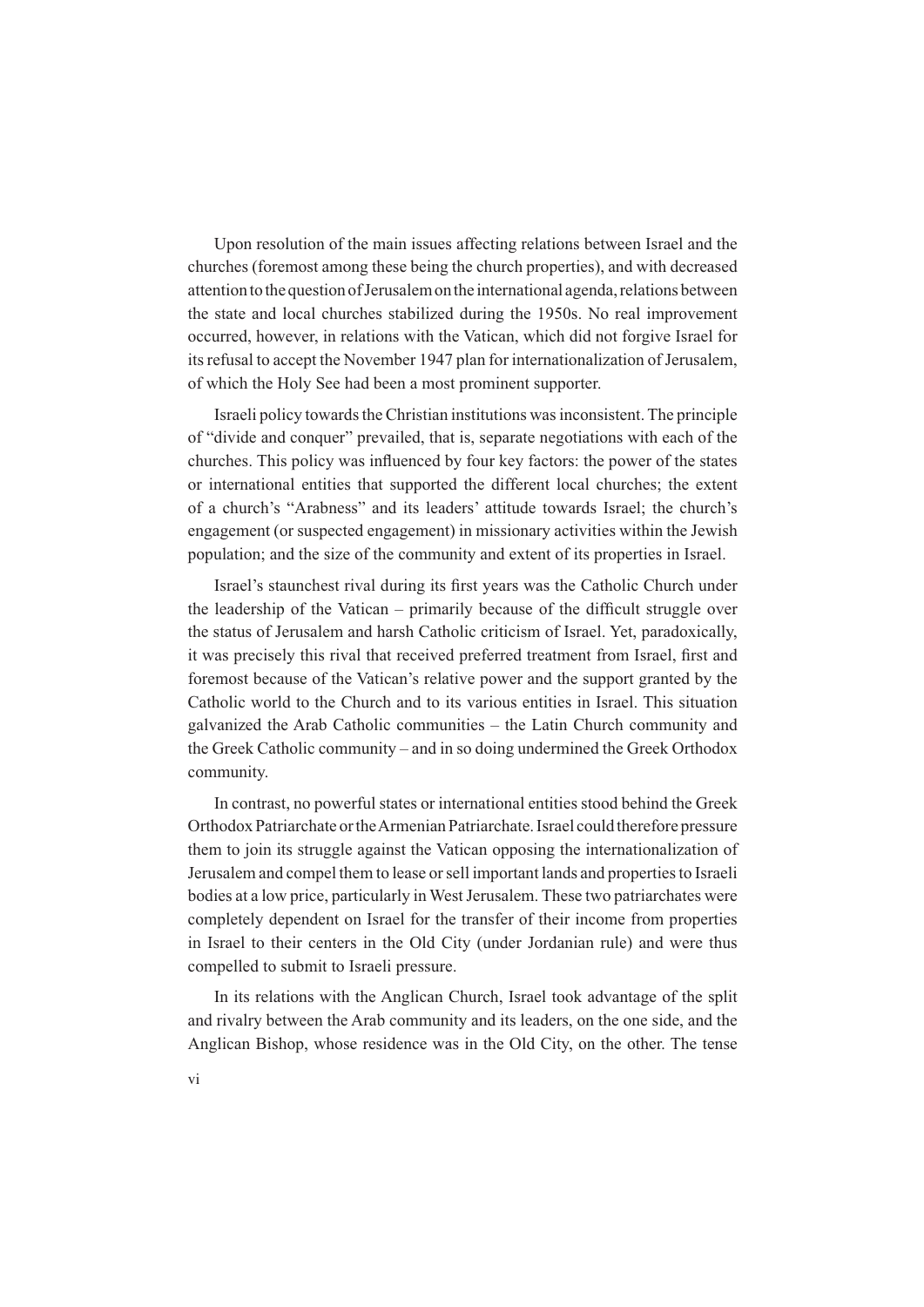relations between these two entities resulted from the question of ownership of church property and the Bishop's control over the Arab community, which aspired to independence. This situation made it possible for Israel to abide by the status quo of the Mandate period and to deny recognition of the Anglicans as a religious community. In this manner Israel also prevented increased Anglican missionary activity within the Jewish population.

The second Protestant entity – the German Evangelical Lutheran Church – suffered a most severe blow upon the establishment of the state. Under the shadow cast by the trauma of the Holocaust, this Church was in fact prevented from continuing to operate within the Green Line (the demarcation lines set out in the 1949 Armistice Agreements between Israel and its neighbours). The Lutheran World Federation, which represented the Church, was compelled to sell most of the property of the Lutheran entities that had operated within the country up to the outbreak of World War II to the State of Israel at a symbolic price. It transferred its center of activities to Jordanian territory and provided assistance and rehabilitation for Palestinian refugees. Lutheran activities within the Green Line were drastically reduced: only two or three certified Scandinavian priests worked within Israel, yet their efforts to engage in activities amidst the Jewish population still provoked criticism and complaints on the part of the Israeli establishment and Jewish public opinion.

Israel's officialdom was generally considerate of the Christian establishment. but conditions for the country's Christian Arab citizens did not improve much, nor was the treatment they received significantly different from that of Muslims. This policy reinforced the Christian minority's identification with the Muslim minority. At the same time, however, the Christian minority – most of whom were urban-based and highly educated – was more aware of its oppression than was the Muslim minority. This awareness and its members' high level of education propelled the Christian minority not only to organize itself politically and achieve parliamentary representation (within both Zionist and Communist political parties) beyond its proportionate population in the Knesset (Israeli parliament), but also to emigrate to Western countries in ever-increasing numbers. These countries opened their gates to the Christian immigrants, particularly during the difficult years of recession in 1966-1967. The relatively low fertility rate among Christian Arabs in combination with their emigration generated concerns among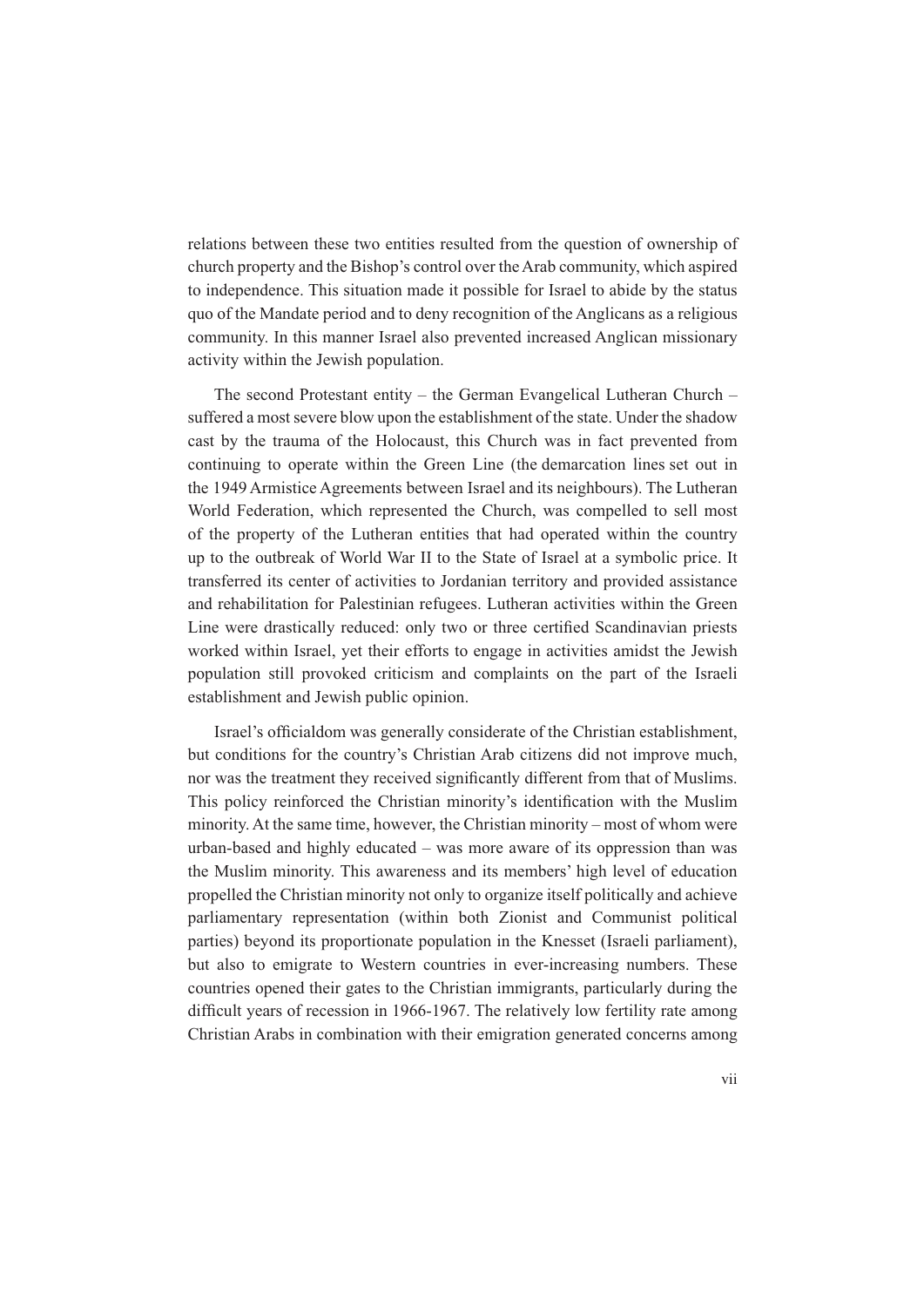the Vatican and other international Christian entities that the State of Israel and the Holy Land would lose all their Christian residents and the holy places would become museums without living communities.

#### **B. Relations between Israel and the Churches and the Question of Jerusalem, 1967-2007**

During the years following the Six Day War, Israel adopted a generally favorable approach towards the church institutions in East Jerusalem. The government sought to have the Christian entities,– both local and international,– serve as a moderating force in the face of nationalist Palestinian Muslims. In light of the hostility on the part of the Christian world (primarily the Vatican) towards Israeli rule in Jerusalem following the 1948 war and given widespread international opposition to the annexation of East Jerusalem in 1967, Israel sought to prove to the Western Christian world, and foremost the Vatican, that the Christian holy places and communities would be able to flourish under Israeli rule. Israel promised to preserve peace in the holy places, to ensure their accessibility, and to prevent offending the feelings of the faithful. Israel also accepted the status quo arrangements regarding Christian holy places as formulated during the 19th century and the period of the British Mandate (with the exception of the dispute between the Copts and Ethiopians over Deir al-Sultan, where Israel supported the latter). It reimbursed the churches in Jerusalem for damages inflicted during the wars of 1948 and 1967 and rescinded the restrictions that had been placed on churches and church bodies under Jordanian rule.

The only area in which Israel demonstrated any flexibility – relative to its inflexible position regarding Israeli sovereignty over East Jerusalem - was on the matter of Christian holy places and the status of Christian communities. Against this background, in 1968 Israel and the Vatican undertook negotiations that focused on an Israeli proposal to grant special status to holy places and Christian community leaders, comparable to the status of diplomatic bodies, in exchange for Vatican restraint with respect to Israel's actions in Jerusalem. The Holy See was not satisfied with Israel's proposal and feared that an agreement (even if clandestine) with Israel would hurt Catholic communities in Arab and Muslim countries. The unrealized expectation of an agreement with the Vatican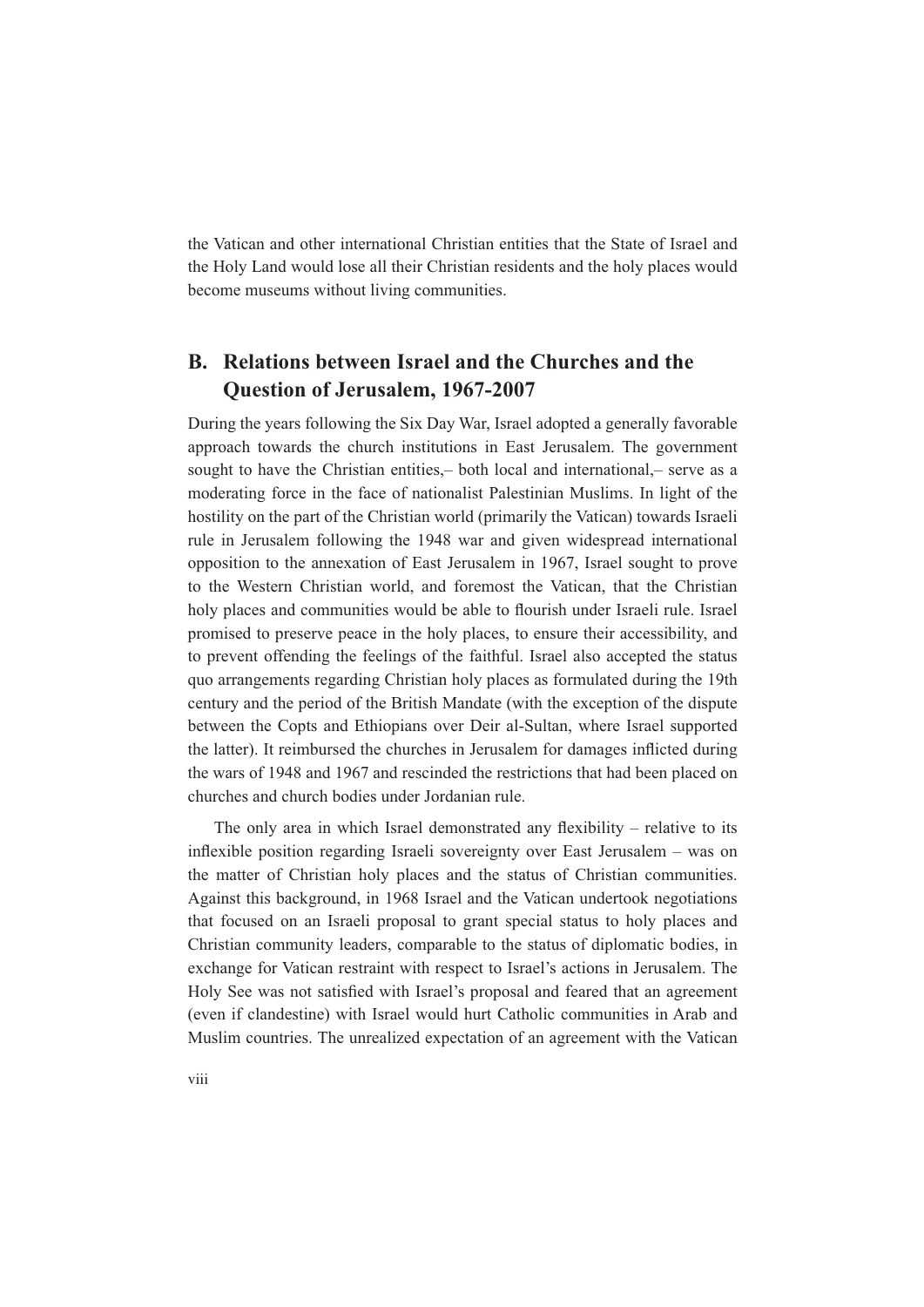also derailed potential agreements or official understandings with the Greek Orthodox Patriarchate and the Armenian Patriarchate. The failed negotiations notwithstanding, relations between Israel and the Vatican gradually improved, and in the early 1970s de facto diplomatic relations of a sort were established between the two.

A real transformation of relations between Israel and the church institutions only occurred with the outbreak of the first intifada in late 1987. Most local Christians increasingly identified with Palestinian nationalism and with the aspirations to dismantle the Israeli occupation for a number of reasons: increasing opposition to the occupation during the 1980s (in response to intensified construction of settlements in the West Bank, among other factors), growing Palestinian nationalism, the lack of an Israeli policy favoring the local Christian population, and, in particular, the status of Christians in the country as a religious minority with strong social and cultural ties to the relative Muslim majority within this society. The process of "Palestinization" and "Arabization" of Christian church leaders resulted in their first-ever public statements expressing opposition to the occupation and even supporting non-violent resistance to it. For the first time the heads of churches in Jerusalem published announcements explicitly condemning Israeli rule and the occupation.

Officially Israel continued to abide by the principles established in 1967: it allowed freedom of access and worship in the holy places for all religions and nationalities (more than any other entity that had governed Jerusalem) and called on religious leaders not to engage in politics but, rather, to focus on their religious role. The state did not adopt a policy favoring the local Christian population; their treatment was the same as that of the Muslim majority.

The Oslo process and the signing of the first tentative peace accords between Israel and the Palestinians, during 1993-1995, made the Christian issue a bargaining chip of sorts between the negotiating parties. During talks with Israel, the Palestinians insisted that the new Palestinian Authority (PA) be the custodian of the Christian communities and holy places. This matter was very important to the Palestinians leaders, who viewed it as a mechanism for reinforcing solidarity between Christians and Muslims and as a tool to strengthen the standing of the PA in global public opinion. In contrast, Israel did not attribute great importance to this matter and was willing to concede control over holy places and influence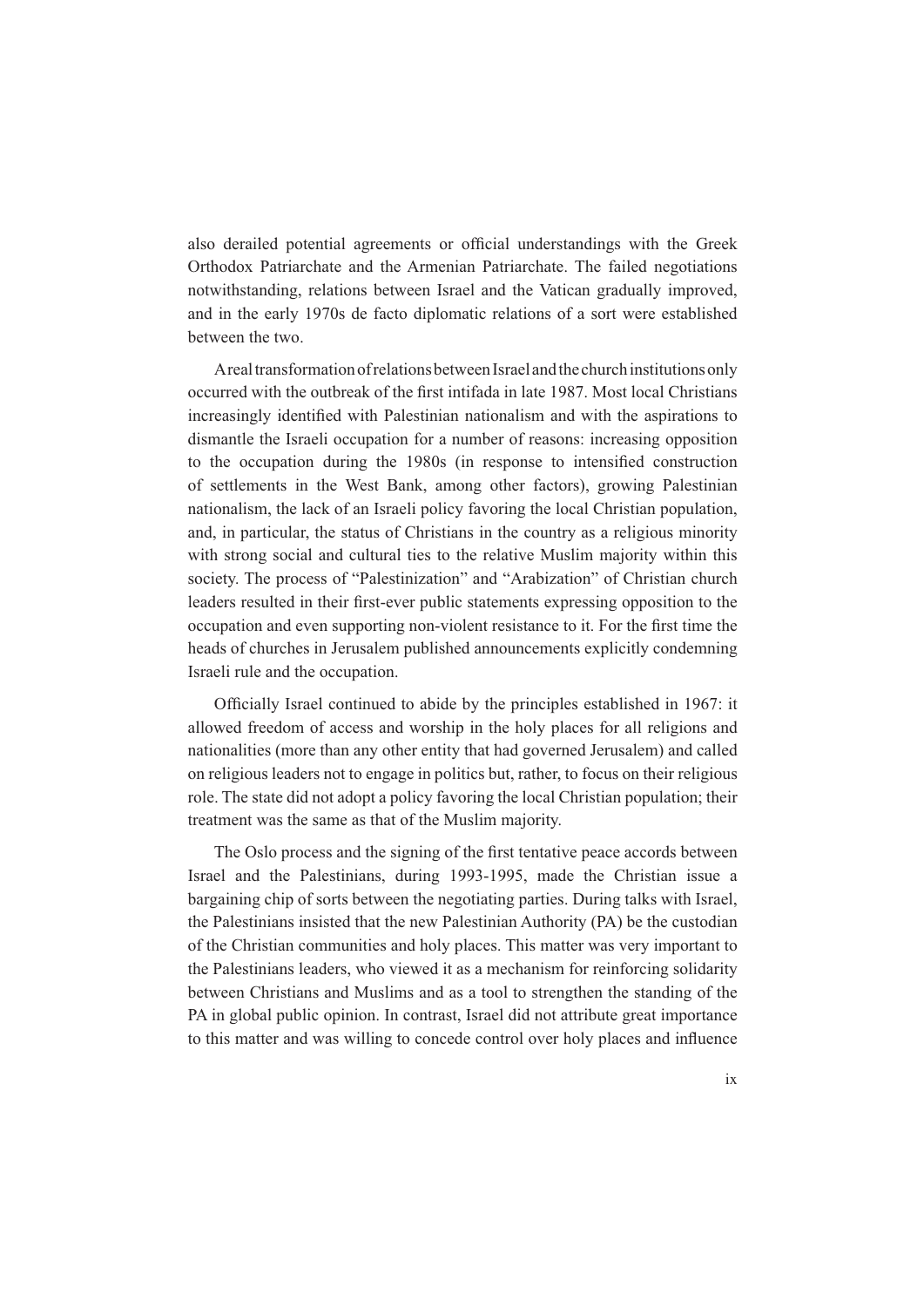in this area, without an in-depth exploration of the various Christian positions regarding such a concession or its implications in the international arena. The handling of Christian matters continued to deteriorate during the 1990s, culminating in 2000 when the Christian Communities Department found itself without a permanent office within the Ministry of Religious Affairs. In 2003 this ministry was dismantled and the Christian Communities Department was transferred to the Ministry of Interior, yet the change did not lead to a significant improvement in the handling of this sensitive and complex issue.

Concerned that the Christian issue would be marginalized in light of the rapid pace of Israeli-Palestinian negotiations, the heads of the Christian communities published a memorandum in 1994 in which they expressed their opposition to the exclusive rule by a single entity over Jerusalem. They called for a guarantee of the universal character of the city, including the status of holy places and the legitimate rights of Christians, by means of a special statute to be formulated by representatives of the three religions and the various political bodies within the city and guaranteed by the international community.

The hardships facing the Christian communities in the West Bank and East Jerusalem increased in the latter half of the 1990s with the difficulties that emerged during the peace process: terrorist attacks, the blockade that Israel imposed following these attacks, the outbreak of the second intifada (in late September 2000), and construction of the separation wall (beginning in 2003). The separation wall prevents local Christians who reside outside of Jerusalem from reaching holy places within the city (except during Christian holidays, when special transit permits are granted), and thus Jerusalem has in practical terms been disconnected from Christian centers of activity in Ramallah and Bethlehem. These severe hardships led to increased Christian emigration abroad, especially from Bethlehem. Christians in East Jerusalem and the West Bank were trapped in a struggle of opposing forces: the aspiration to identify with secular Palestinian nationalism, which many consider to be weakening and declining; pressures from Hamas and radical Islamic circles, whose influence within Palestinian society was rising; and pressure from the Israeli government.

Deteriorating relations between radical Islam and the Christian Western world since the 9/11 terror attacks in the US (2001) also affected developments in the Holy Land. Christian Arabs feared being identified by the Muslim majority as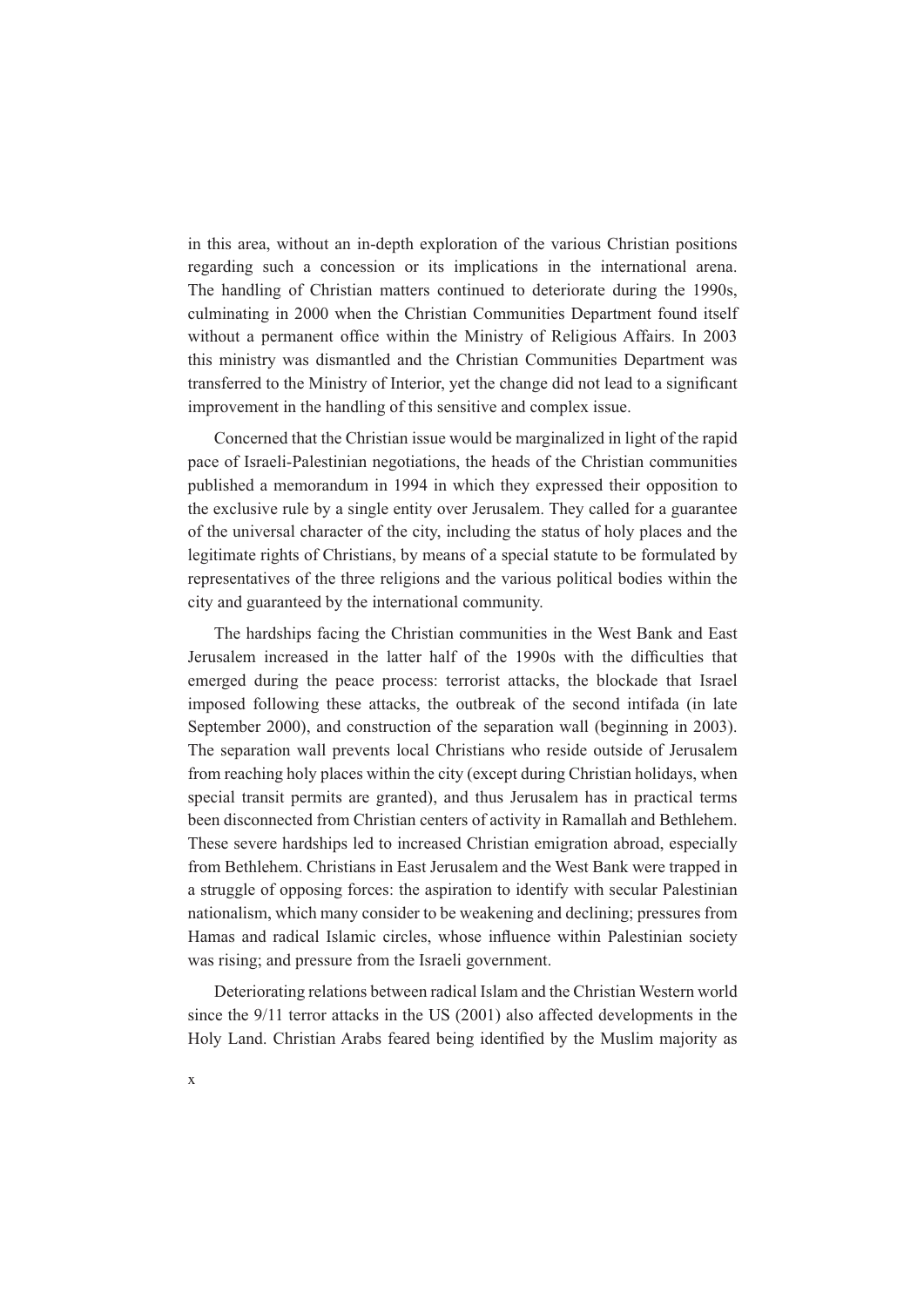representatives of the West, which is engaged in a struggle with Islam. In 2006, for example, in reaction to anti-Muslim comments in a speech by Pope Benedict XVI, Christian churches (including the Greek Orthodox and Anglican churches) within the territory of the PA were attacked, but churches located within East Jerusalem, which is under Israeli rule, were not.

The condition of Christians on the Israeli side, however, has not been particularly rosy either: in February 2005 Druze residents attacked Christian residents within the village of Maghar in the southern Galilee. The latter claimed that they did not receive adequate protection from the Israeli Police or Border Patrol. Members of the Islamic movement were planning to construct a large mosque in the square adjacent to the Church of the Annunciation in Nazareth, and only American pressure prevented implementation of these plans. During several holiday processions in Jerusalem in recent years ultra-orthodox yeshiva students in the Old City spat on Armenian clergy or on the cross they were carrying; and blasphemous writing was spray-painted on the walls of several churches and monasteries in the new sections of the city. Church leaders are doing their best to navigate among the powerful forces at work in the Holy Land, but this struggle for survival is becoming increasingly difficult.

Forty years after the euphoria of June 1967, relations between Israel and the churches have become even more intricate and complicated. Relations between the state and the Greek Orthodox Patriarchate reached a crisis point and became rather tense following Israel's refusal to endorse the appointment of the elected patriarch, Theophilos III, apparently because of real estate deals undertaken by his predecessor, Irenaios I, with settlers' groups and other Israeli entities. Internal struggles and external pressures also contributed to a decline in the influence and power of this patriarchate, which has historically been considered the foremost Christian entity in the Holy Land.

The leaders of the Armenian Patriarchate have also been trying to navigate their way between the two parties to the conflict, but they have been unsuccessful in forestalling the emigration of young Armenians abroad (primarily to North America). The "liberal" established Protestant churches of the world (such as the Anglican, Presbyterian, and Lutheran Churches) and the entities subject to their influence have adopted an anti-Israel stance. They struggle against the occupation and the separation wall, among other means by undermining investments in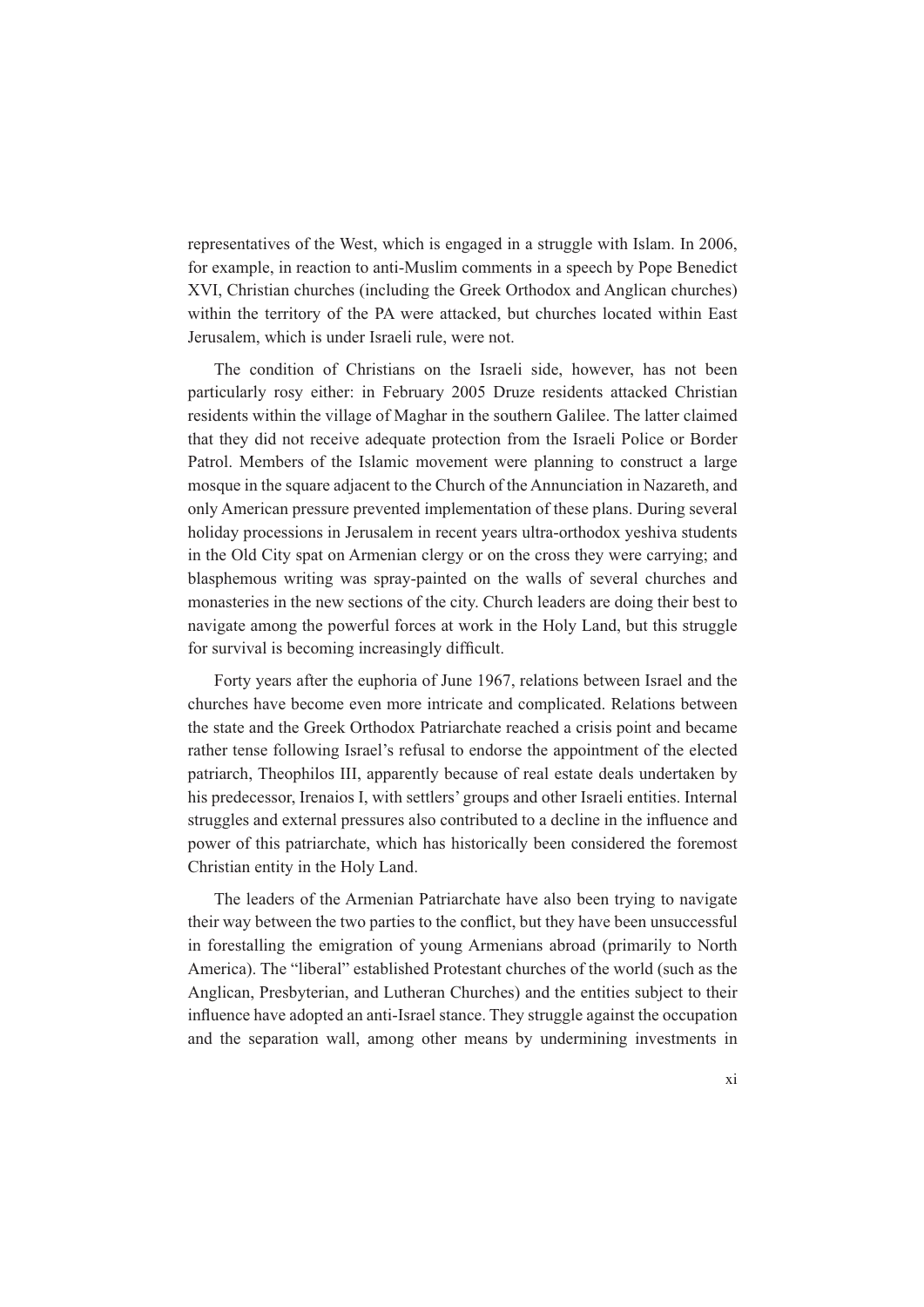Israel and in companies that support the occupation, while fully identifying with the Palestinian side and equating the situation with South Africa's Apartheid rule, which collapsed as a result of international pressure among other factors. Some Jewish critics argue that the attitude of these churches is nothing less than a reincarnation of the old Christian anti-Semitism that does not recognize the legitimacy of the Jewish state.

Conversely, there exist evangelical Protestant entities from the American far right and the bodies that represent them in Jerusalem (such as the International Christian Embassy) that are extremely sympathetic to Israel and supportive of Israeli rule over East Jerusalem and the West Bank. Some of these even provide assistance to the settlements in Judea and Samaria and to Jewish groups engaged in activities related to the Temple Mount. This support has greatly angered local Arab churches, which have condemned it, fearing that the bond between Christian evangelists and Israel would further complicate their life within Muslim society. The Israeli establishment views these evangelical bodies rather favorably and largely ignores the tension generated between these bodies and members of American Jewry's liberal establishment, which opposes their increasing and conservative influence within the US.

The local leaders of the Catholic communities emphasize the place of Christians in the land as part of the Palestinian people, whom God appointed to bear living witness to the Gospel of Jesus amidst the Muslim and Jewish societies. The previous Latin Patriarch, Michel Sabbah, regarded the Israeli occupation as the source of the conflict that creates such hardship for local Christians. He called upon Israel's leaders to negotiate with the leaders of Hamas and upon the international community to pressure Israel to end the occupation and establish a Palestinian state within the 1967 borders. Sabbah's successor since June, 2008, Patriarch Fouad Twal, is more cautious about speaking out but also abides by the solution of two states for two peoples. In May 2010, on the eve of Pope Benedict XVI's visit. Twal characterized the difficult condition of the Christian Arab community in the region as follows: "What worries me most is the speech that the Pope will deliver here. One word from the Holy See in favor of the Muslims, and I'm in trouble. One extra word favoring Jews, and I'm in trouble again. At the end of the visit, the Pope will return to Rome, and I will remain to bear the consequences."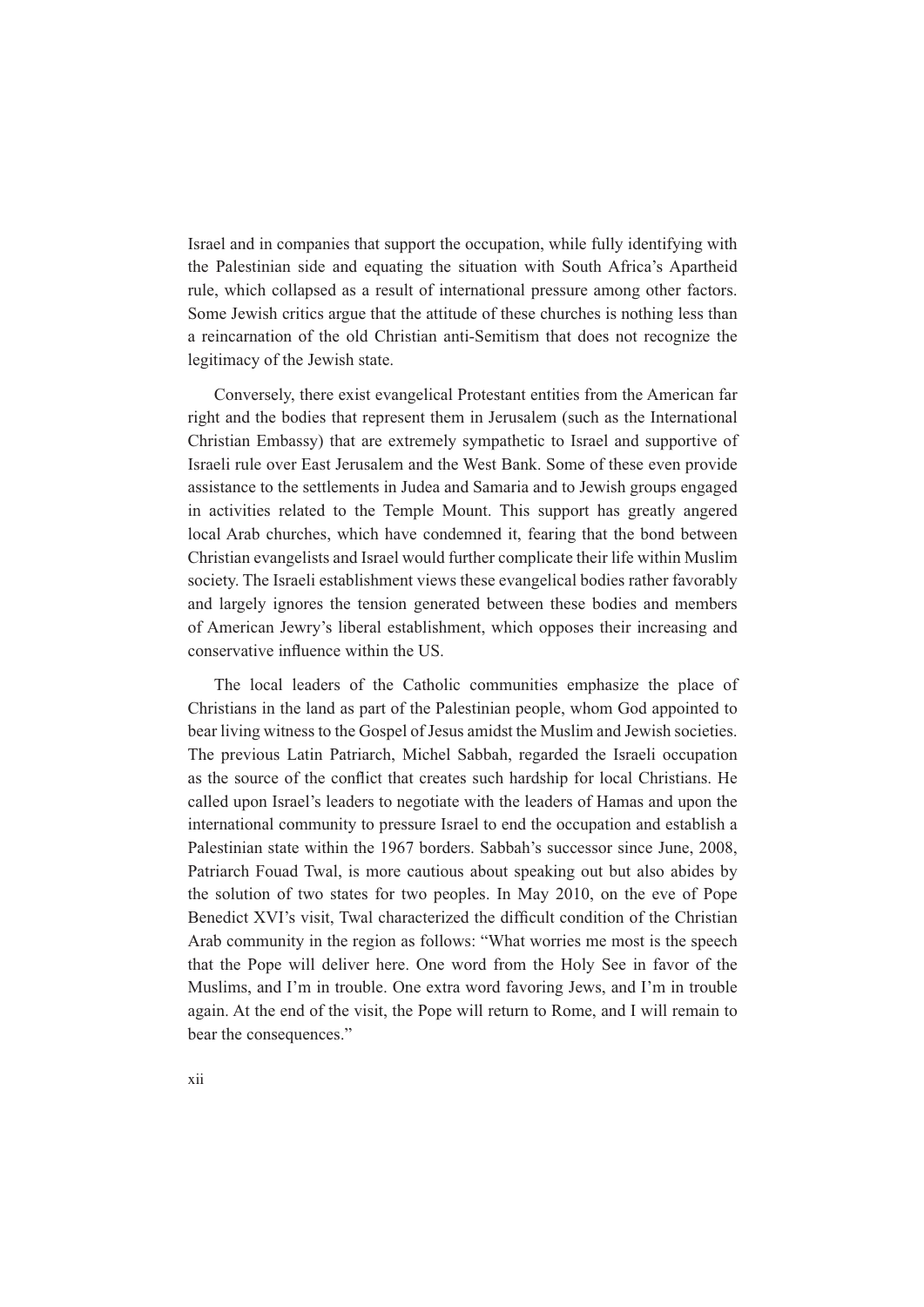Surprisingly, the Vatican and the Catholic Church, which had been particularly hostile to Israel until 1967, have actually adopted a more balanced stance towards the Israeli-Palestinian conflict in recent vears. To date the Vatican has refrained from joining the efforts of Protestant entities opposing the Israeli occupation. This balanced approach is the result of diplomatic ties that the Vatican established with Israel in 1994, the progress achieved in Jewish-Catholic dialogue, and perhaps also the rising concerns about the increase in power of radical, fundamentalist Islam in the Middle East and Europe.

The complex network of relations linking Israel to the church institutions and Arab communities was further complicated in recent years, internally and externally, with the addition of more entities: growing communities of messianic Jews who believe in Jesus but see themselves as part of the Jewish population of Israel; Christians who arrived in Israel amidst the waves of immigration from the former Soviet Union, Ethiopia, and other countries, most of whom identify with the majority Jewish population; immigrant Christians granted the status of permanent residents or citizens of Israel, including priests and clergy who have long resided in Israel and the spouses of Israeli citizens; asylum seekers, refugees, and infiltrators, some of whom received official status within Israel and some of whom reside in the country with no legal status; labor migrants (foreign workers), who reside in Israel for short or long periods of time, some of whom have permits and some of whom have no legal status. The Christian presence in Israel has thus become more varied and complex, posing new challenges to the Israeli government and church institutions alike.

#### **C. Current Relations between Israel and the Christian Churches and Communities: Problems and Challenges**

Israel's relations with the churches and the Christian world are among the most neglected issues in policy and in practice on the part of the state's governing bodies. As noted, this area includes internal Israeli issues (such as relations of the state with the Arab Christian population in Israel, with non-Arab Christian populations, and with foreign workers); and matters connected to Israel's foreign relations and its ties with international Christian bodies such as the Vatican, the World Council of Churches, and evangelical entities, as well as with states that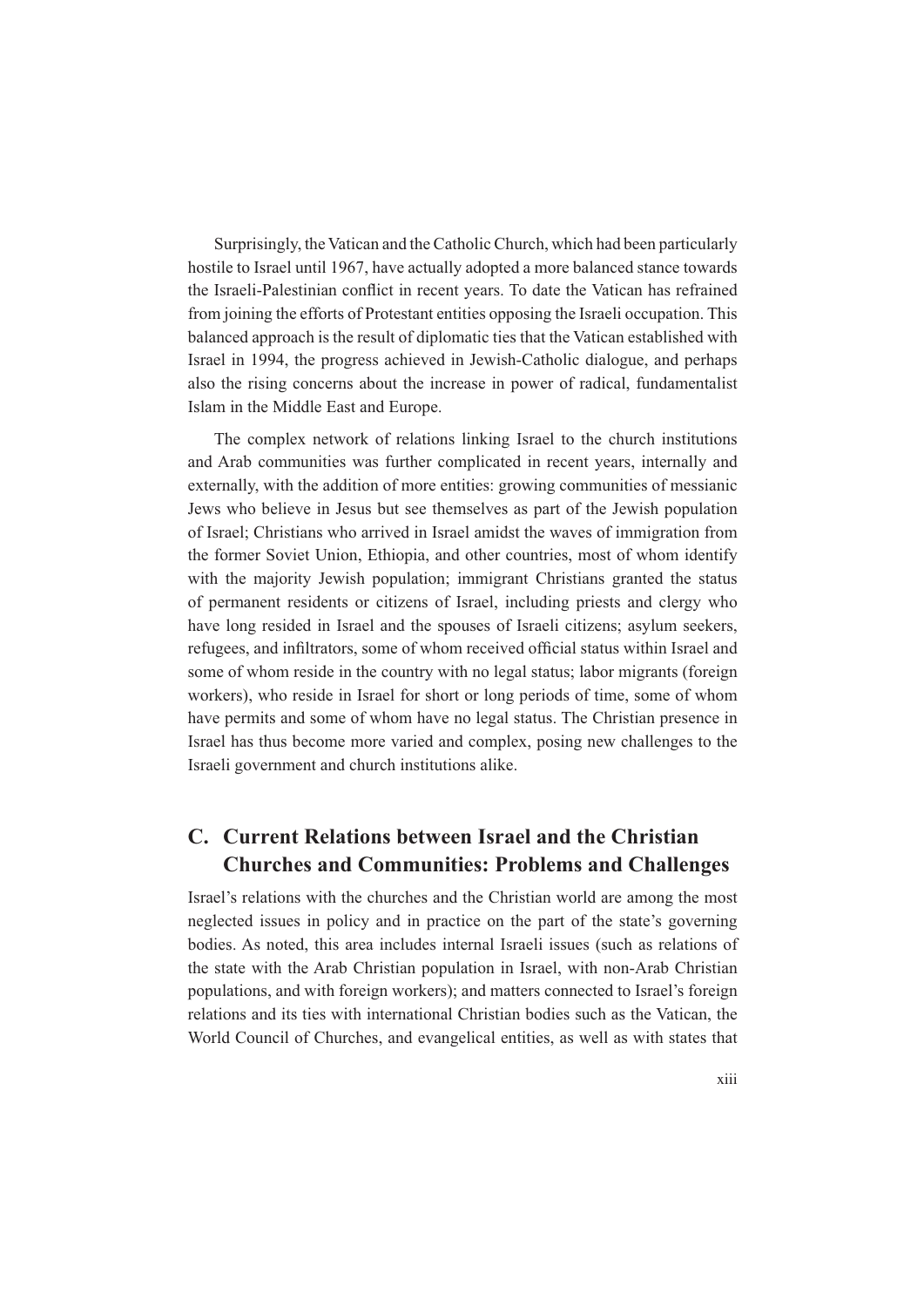are influenced by the churches, their organizations and Christian public opinion. The variety of relationships that Israel has with the Christian world is also known to influence other important areas such as the struggle against anti-Semitism and against efforts to de-legitimize Israel.

Another important topic involves the holy places, particularly the matters of status quo and the Church of the Holy Sepulcher, in which various countries are engaged (including France, Italy, Greece, Russia, Egypt, and Ethiopia) through links to church bodies that operate in Israel and Jerusalem. In addition, Israel's treatment of Christians, churches, and Christian holy places can sometimes have a bearing on the standing of Jewish communities in the Diaspora.

Despite its importance, however, the entire subject of relations with Christianity, Christians, and the Christian world has been relegated to the bottom of Israel's list of priorities for a number of reasons: residual historical memories of relations between Jews and Christians; ignorance and lack of information; the growing influence of ultra-orthodox political parties (primarily Shas, which controls the Interior Ministry); the increasing power and influence of nationalist ultra-orthodox bodies as compared to the more moderate approach prevalent in the past within the religious Zionist camp; and in particular, the Israeli national agenda, which is overburdened with security, social, and economic problems.

A salient theme emerges from this book: the subject deserves much more attention from the Israeli government than it has received; actions and gestures on the part of the state in this sensitive area are likely to yield positive results, particularly during times of tension between Israel and the international community. In recent years a noteworthy trend has been visible among some of the church institutions, which have been seeking pathways to dialogue with Israel's Jewish society. Prominent among these are the Franciscans' "Custodia Terra Sanctae" and, to a certain extent, the Latin Patriarchate. We believe that this trend should be reinforced as it is clearly in Israel's interest. Moreover, some see a window of opportunity now for Israel to take cautious initiative on issues relating to Christianity, considering the current tension between fundamentalist Islamic sects and the Western world (led by the United States), including concerns about the growing strength of radical Islam in Europe. Towards this end Israel must shed the residual vestiges of past memories and free itself from the growing influence of the ultra-orthodox and nationalist ultra-orthodox establishments. Christian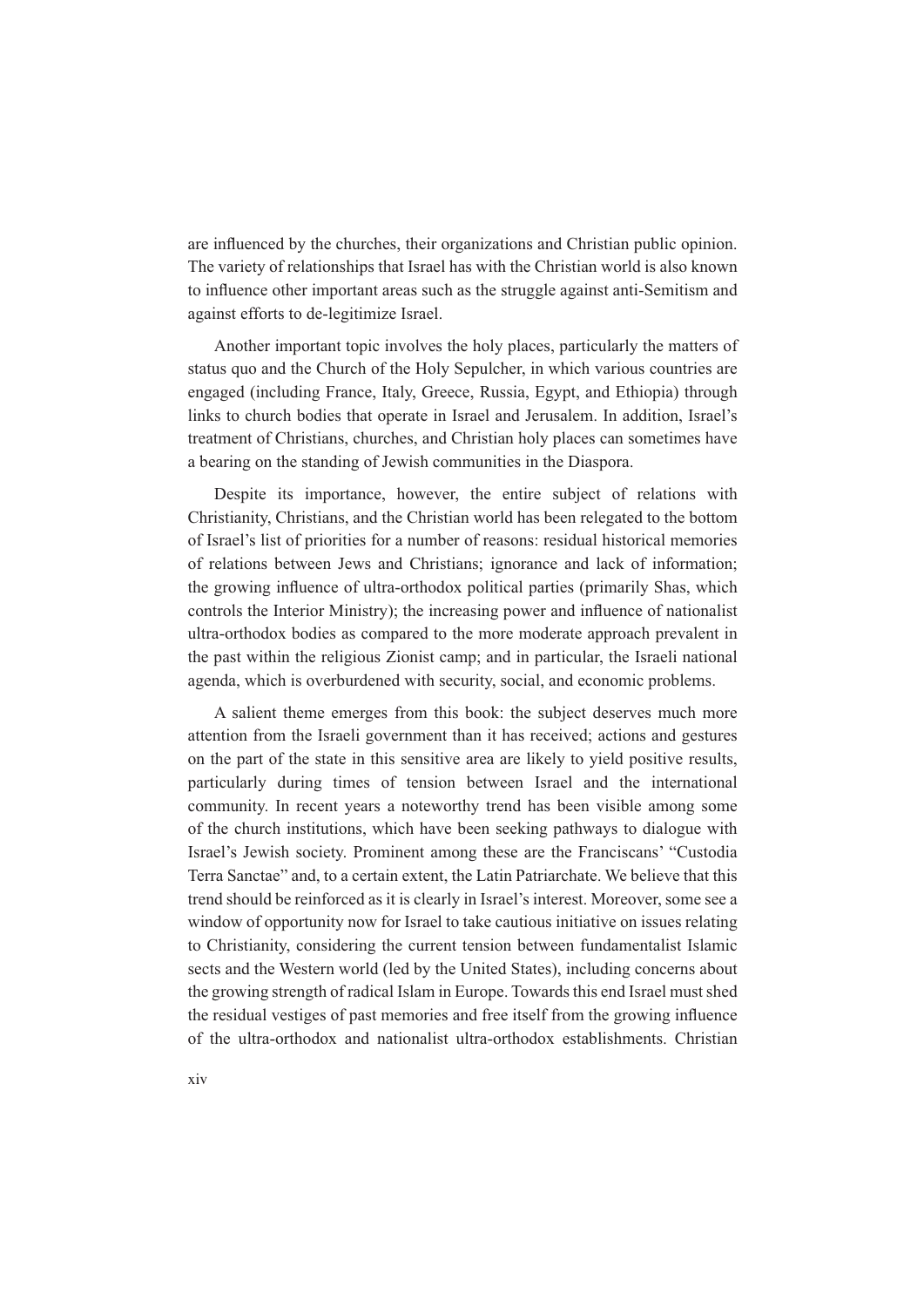communities and entities should be strengthened, yet this should be done in a cautious and intelligent way that does not alienate the Muslim community or increase tension with the orthodox and ultra-orthodox Jewish communities.

The researchers Moshe Hirsch and Deborah Housen-Couriel argued some 20 years ago that in light of the "foreign" aspect of church activities in Israel and considering the importance of this issue for the State of Israel, one might have expected that a single body would be appointed to handle all church issues. Their research revealed the disaggregated manner in which Christian issues were handled and the lack of a framework for consistent coordination and policy formulation. Since the publication of this research, management of Christian concerns has deteriorated and disaggregation of the responsible bodies has increased: the Christian Communities Department within the Ministry of Religious Affairs, which had coordinated management of these issues, was reduced, weakened, and eventually transferred to the Ministry of the Interior, where it has marginal standing; the Ministry of Foreign Affairs has one official to handle this issue, in the framework of relations with other religions; no official government body has been appointed to oversee the important matter of dialogue between Israel and the Christian world, nor is there any evidence of coordination or collaborative planning with non-governmental organizations in this area; the Ministry of Justice has a small division that deals with Christian courts, conversion between Christian denominations, and authorization of land deals involving Christian bodies. The distribution of responsibilities among government bodies was evident during negotiations between Israel and the Vatican over an economic agreement, the status of holy places, and the question of exemption from national and municipal taxes, all of which involved four ministries (Foreign Affairs, Justice, Interior, and Finance). The Ministry of Tourism encourages Christian tourism and pilgrimage, the police handle clashes in the holy places, the Civil Administration and the Coordinator of Government Activities in the Territories manage the affairs of Christian communities and holy places in the West Bank, and the General Security Services participate in the authorization of permits for clergy seeking to enter Israel. The Mayor of Jerusalem's Advisor for Community Affairs deals mainly with affairs of the Christian communities, but at times he too has difficulties in pursuing the issue through municipal and governmental bureaucratic complexities.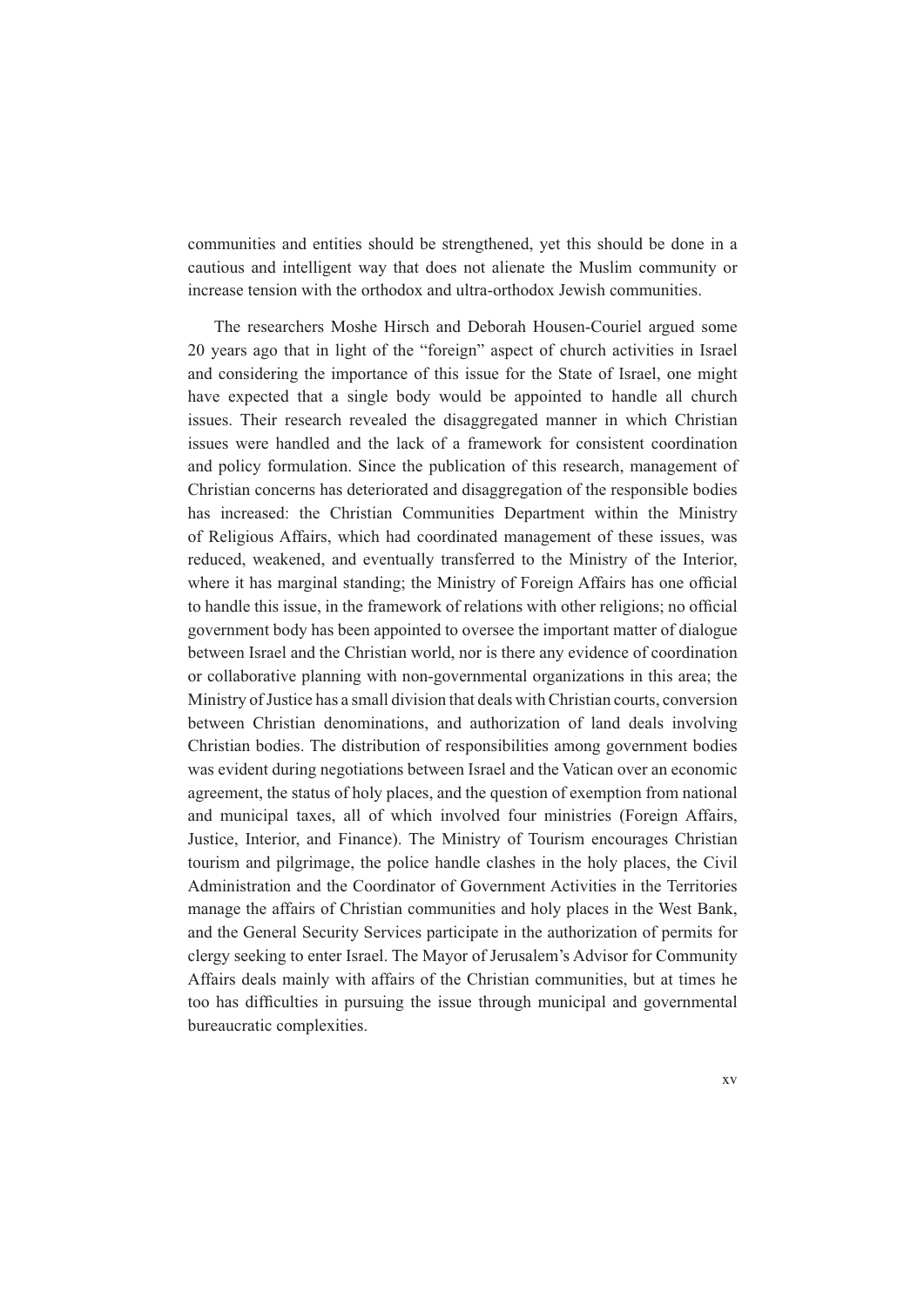Despite the importance of the Christian issue for Israel's foreign relations and its image in the world as well as its relations with the local Arab minority, historically none of Israel's governments has strategically and systematically considered how to address this sensitive and neglected issue. The topic makes headlines only when special events take place, such as clashes at the Church of the Holy Sepulcher, problems in the granting of permits, or a pending a Papal visit. Church leaders complain that they have no fixed government address where they can conduct a steady, continuous dialogue regarding their problems and hardships. According to them, even when the officials in charge demonstrate good will, they lack significant influence within the decision-making mechanisms and cannot fulfill their promises, thus their demands and requests for basic needs remain unmet. The lack of clarity in division of responsibilities among various entities results in many issues "falling between the cracks." Bureaucratic and legal obstacles often derail any initiative or action on behalf of the local churches and Christian communities, for fear of setting a precedent that would necessitate such action on behalf of Muslim and Jewish bodies as well.

Rabbi David Rosen, International Director of Interreligious Affairs at the American Jewish Committee, submitted a proposal to Minister Yitzhak Herzog in late 2004, suggesting that a special unit be created within the Prime Minister's Office (PMO), or that a special minister be appointed therein, to coordinate management of Christian issues. Matters relating to the local communities and church leaders, including permits for clergy, border-inspection issues, and hosting Christian visitors, would be transferred to and coordinated by this unit, which would also handle relations with Christian communities throughout the world. According to Rabbi Rosen, such an appointment would send a message to the local communities and the entire Christian world that the government of Israel approaches these relations with the seriousness they merit. No action was taken, however, and at this time the possibility of this proposal being implemented appears slim in light of the decision that the PMO will not have any policymaking branches or units.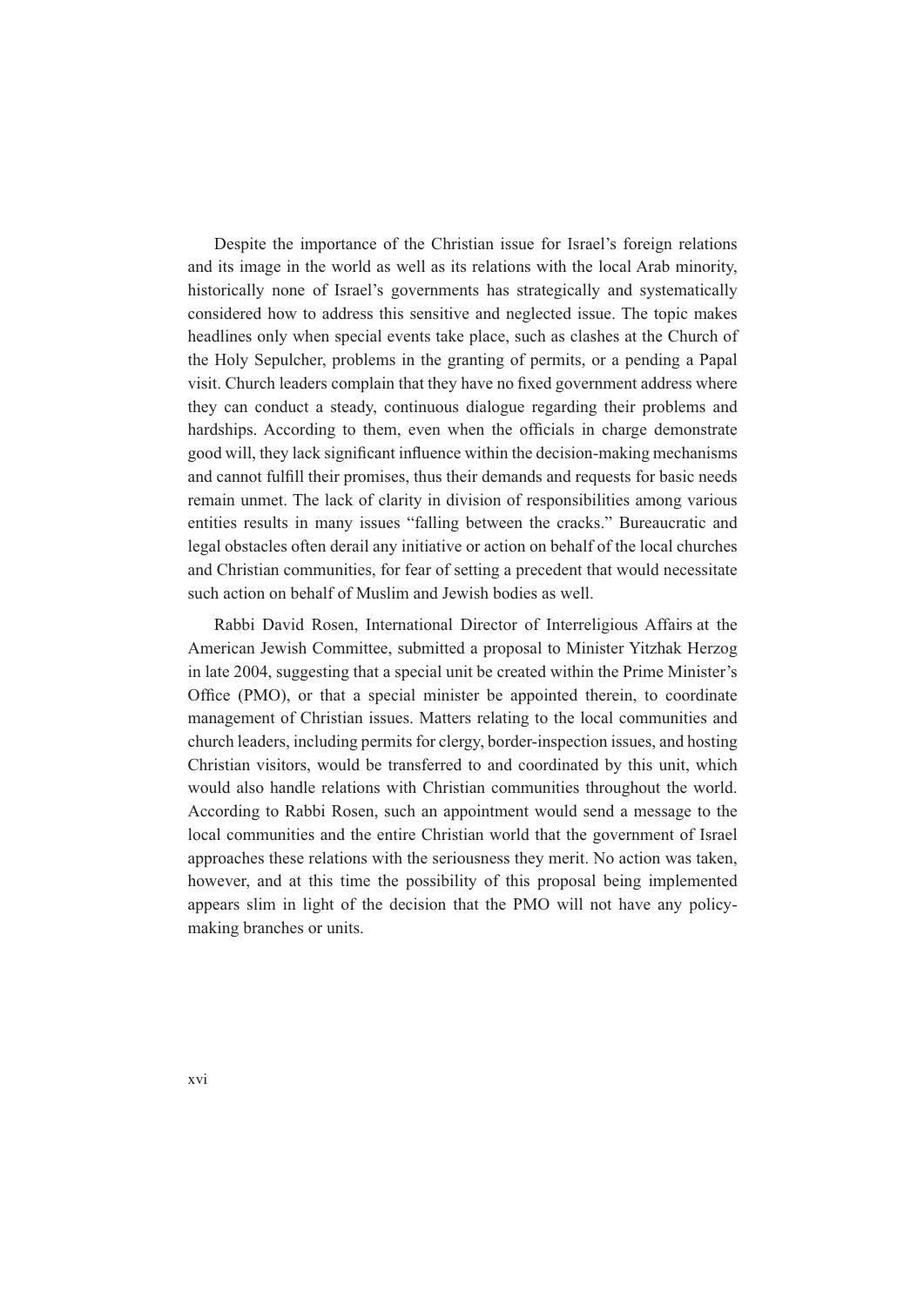## **D. Recommendations for Israeli Policy towards Church Institutions and Christian Communities in East Jerusalem**

What, then, are the options available for advancing this issue within the Israeli government and making it a higher priority on the overburdened agenda of Israeli society? We outline here a series of recommendations for policy guidelines and measures that Israel can adopt in relation to the church institutions in Jerusalem and to the Christian Arab communities in northern Israel.

- (1) Bolster the Christian Communities Department in the Ministry of Interior with trained, professional, highly qualified personnel who are familiar with the Christian world and the Christian churches and communities in Israel. It is recommended that the Department operate within three areas, that is, that it be organized as three divisions: one to handle the local problems of churches in Israel; another to address issues related to the holy places and the status quo; and the third division to manage Israel's relations with the external Christian world (hosting prominent Christian visitors, organizing interreligious dialogue meetings, and the like). The last division could operate under the auspices of the Foreign Ministry.
- (2) The Ministry of Interior should adopt a comprehensive approach to the process of granting permits for Christian clergy and organizations on the basis of a long-range perspective addressing Israel's relations with the Christian world, rather than solely on the basis of short-term considerations of granting entry and visitation permits to "foreigners" and security considerations. "Family unification" should be permitted in cases of marriage between Christian residents of East Jerusalem or citizens of Israel, on the one hand, and residents of the territories beyond the Green Line or in Jordan, on the other, because the future of Christian communities – now facing a serious demographic crisis  $-$  depends on finding such a solution to this issue.
- (3) The Foreign Ministry department that handles relations and dialogue with the Christian world should be strengthened and expanded, and its mandate should be broadened to include setting goals and coordinating objectives with Israeli and Jewish organizations that work on these issues, as well as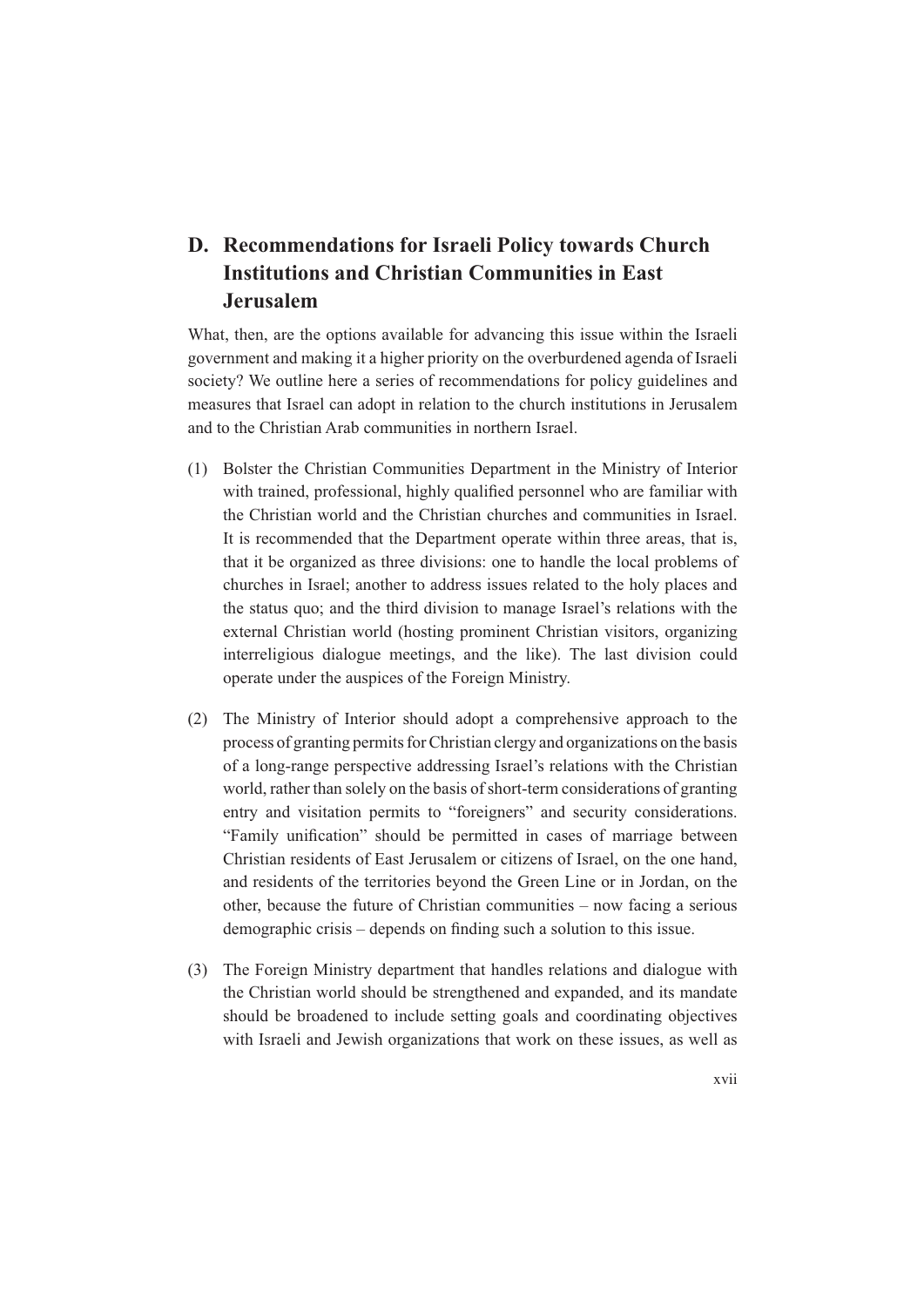the collective struggle by Israel and Christian entities (such as the Vatican) against anti-Semitism and the delegitimization of Israel.

- (4) Coordination should be improved among the various government ministries (Foreign Affairs, Interior, Justice), the Israel Police and the Municipality of Jerusalem in the handling of Christian issues. A permanent entity should be established for planning and coordination, and the appointment, within the PMO, of a minister or deputy minister who would promote this matter should be considered.
- (5) It is proposed that educational courses, seminars, and study days of study be provided for those who work on this topic for all levels of decision makers, officials, clerks, and shapers of public opinion. An in-depth study of the complex issues linked to the Christian presence in Israel is an essential precondition for informed decision making and wise management of the issue.
- (6) Negotiations with the Holy See should be concluded and agreements signed that would cement the standing of the Catholic Church (and, following that, the other churches) legally and economically within Israel, including resolution of national and municipal tax payments. The agreements should then be approved by the government and Knesset.
- (7) The standing of the Christian courts should be resolved through the Ministry of Justice in cooperation with church leaders and community representatives.
- (8) We recommend resolution of the planning and building issues relating to lands belonging to the churches in Jerusalem generally and in the city's Historic Basin specifically, and establishing a fixed address within the Municipality of Jerusalem for handling these matters. The historical activities of the churches and the European powers behind them – primarily from the middle of the 19th century until World War I – turned these churches into a prime real estate asset comprising (according to a study by Israel Kimhi of the Jerusalem Institute for Israel Studies) lands totaling approximately 5,000 dunam (500 hectares). These territories are concentrated in important and central parts of the city such as the Old City, the surrounding Historic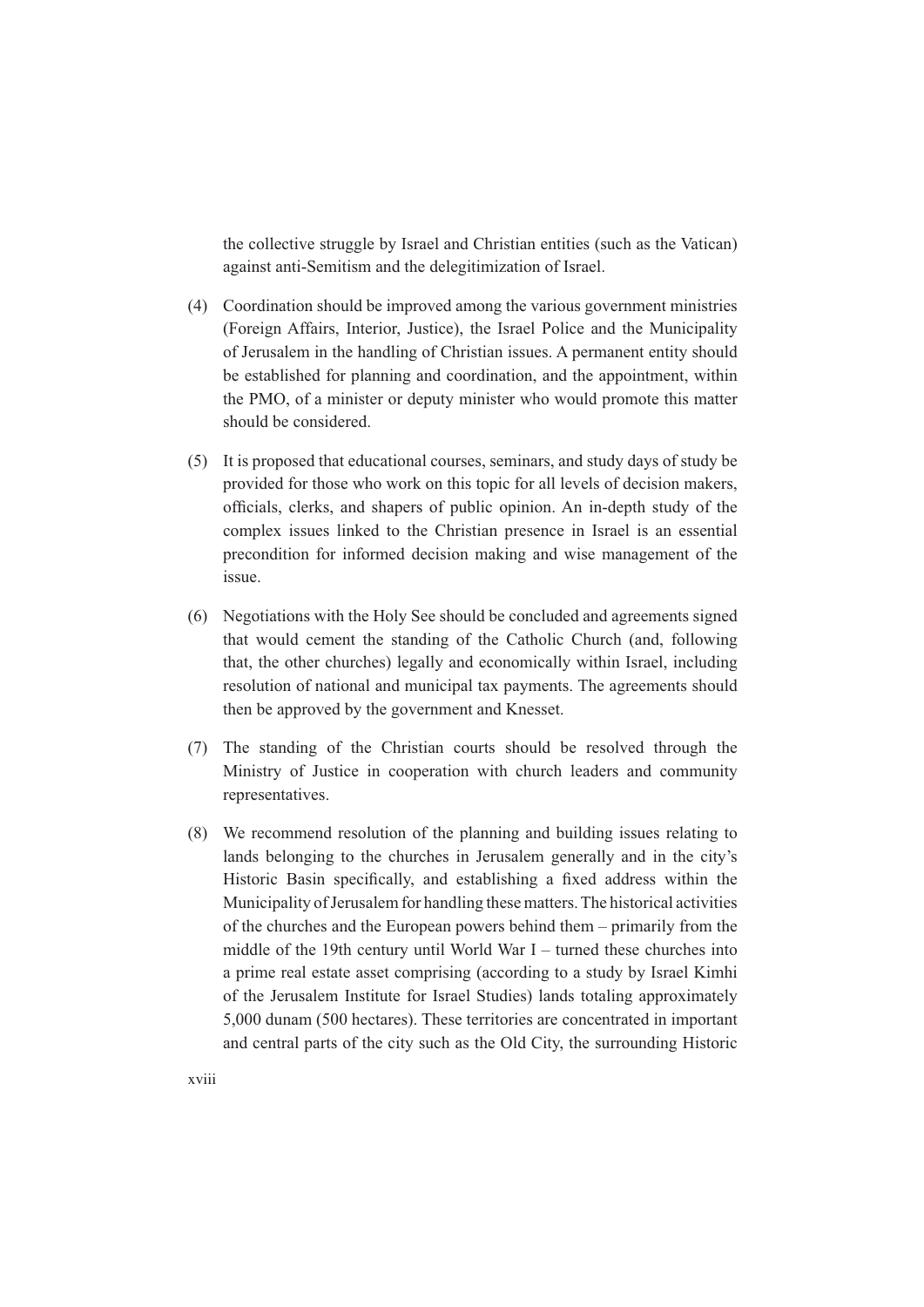Basin, the Mount of Olives, Liberty Bell Park, Bloomfield Garden (adjacent to the Yemin Moshe neighborhood), the area around Keren HaYesod Street and the neighborhood of Talbiya, the Valley of the Cross and its environs (including part of the lot on which the Knesset stands), the public garden surrounding the San Simon Monastery, the area of Mar Elias Monastery adjacent to the Har Homa neighborhood, and others. This situation makes the churches a most significant factor in all matters relating to the development of the city in general and of the Historic Basin in particular. We believe that the churches and the entities working on their behalf should be permitted to build neighborhoods for Christian Arab families on lands they own in order to strengthen local Christian communities. Construction of institutions for the Christian communities should be encouraged and steps should be taken to strengthen connections and relations between Jerusalem and the Christian world.

- (9) Measures should be adopted to ensure the physical safety of Jerusalem's church clergy, who have at times suffered harassment and violence, particularly near the Jewish Quarter in the Old City and the ultraorthodox neighborhoods in the area around Mea Shearim. Such measures include increased police vigilance, security cameras, and educational and informational activities, especially in the yeshivas located in these areas.
- (10) Church leaders should be treated with respect and made to feel that their standing in the Holy City is important and guaranteed. They should be consulted on all matters relating to development of the Old City, the Historic Basin, and areas important to Christianity (such as the Ein Kerem neighborhood) whenever the Municipality and Jerusalem Development Authority are involved. The custom of having the mayor visit church leaders on Christmas and Easter, as longtime Jerusalem mayor Teddy Kollek did in his day, should be consistently maintained. (Recently this practice was renewed by Mayor Nir Barkat.)
- (11) Israeli government officials should provide assistance in making arrangements and organizing activities for the various communities and churches at the holy places – foremost among them the Church of the Holy Sepulcher – especially during events with large crowds. They should also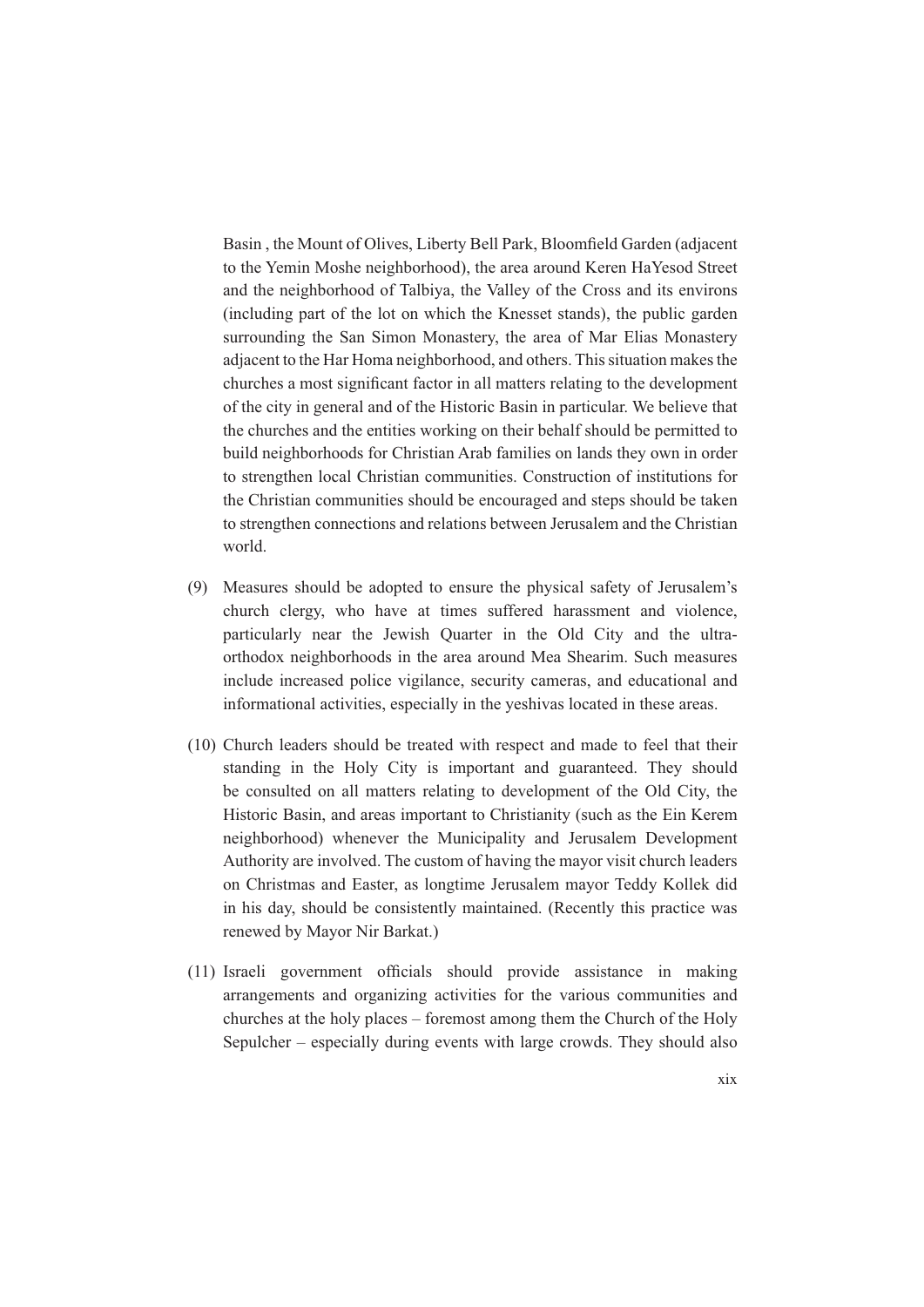assist in resolving problems such as those relating to the status quo. All of these issues require thorough, attentive care at the highest government level before they become urgent, rather than under the pressure of crisis.

- (12) The opportunities provided by important holiday ceremonies (Christmas, Holy Fire, and Easter) should be used to promote pilgrimage and cultural tourism to Jerusalem, and creative plans should be pursued to address problems of over-crowding and lack of accessibility to the Church of the Holy Sepulcher and the Old City as a whole, for example by broadcasting the ceremonies onto screens located outside the walls of the Old City. There is widespread agreement among tourism experts that the potential of pilgrimage tourism and "cultural tourism" has not been fully actualized. and that much may be done to advance it. The local Christian communities and bodies that operate in Jerusalem are allies and vital participants in the development of this tourism.
- (13) It is worth considering the renewal of support for Christian community centers in Jerusalem. Assistance should be provided in reopening the museums affiliated with the Greek-Orthodox Patriarchate and the Armenian Patriarchate. Plots of land should be allocated for cemeteries as required by the Christian communities, and if necessary, state-owned land should be allocated for this purpose.

These measures could contribute significantly to strengthening the status of Jerusalem. Historically, it may be said that Christianity was to a large extent the "loudspeaker" that broadcast the holiness of Jerusalem throughout the world and made it a "global city." Jerusalem is the only city in the world that is sacred to all Christian denominations and organizations as well as to Judaism and Islam. The disappearance of Christian communities and churches from the panorama of the city and surrounding metropolis would strike a severe blow to the charm of the city and to its special standing, which is unparalleled anywhere in the world.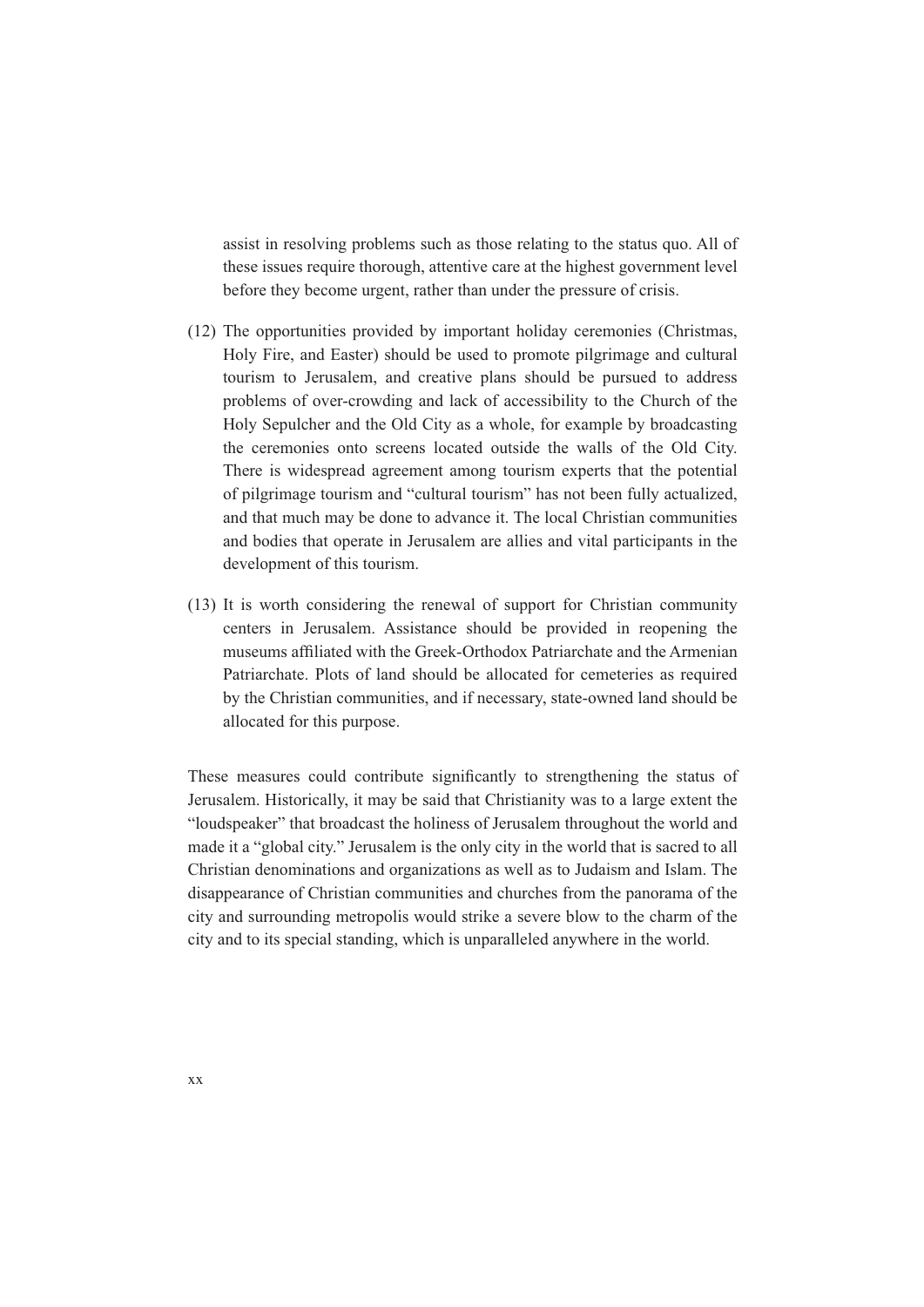#### **E. Setting Policy Regarding the Christian Arab Community in Israel**

The complex and difficult situation of Christian Arabs in Israel received attention for the first time in the National Security Council (NSC), and later in the Prime Minister's Office, in response to a request by then-Prime Minister Ariel Sharon in the summer of 2003. These developments took place following complaints by the prime minister of Norway and other foreign leaders regarding Israel's inconsiderate policy towards the Christian clergy and communities in Israel. The principal assumption guiding the discussions was that the Arab minority is not a single monolithic bloc and that it is necessary to assess whether the Christian Arab community is a group with defined wishes of its own, and to what extent it is separate from the Muslim majority. Another question was posed: Are the relatively extremist voices that can be heard from time to time among Christian Arab spokespeople regarding the State of Israel representative of the prevalent views within this community?

The perspective that took shape within the NSCNational Security Council held that Christian Arabs face a difficult dilemma, caught between two threats: the Jewish state versus the growth of radical Islam within Muslim society (and, to a certain extent, competition with the Druze community as well). The working assumption was that this question has more than one answer because different sectors of Christian Arab society have different views regarding this existential question, and these views are undoubtedly affected by the ups and downs of relations between Jews and Arabs in Israel and by the state's treatment of the Arab minority generally. The attitude towards the state and the Jewish majority, as reflected in day-to-day life, must be distinguished from the realm of principles and ideology. Despite these reservations, however, a viewpoint emerged according to which a number of factors – the growing strength of fundamentalist Muslim forces and entities within Arab society in Israel, the rise of Hamas to power in the Gaza Strip, and the global confrontation between fundamentalist Islam and the Western Christian world – combine to increase the readiness among many Christian Arabs to integrate within the country while preserving their religious and national uniqueness. This readiness is estimated to be greater among Christian Arabs residing in Haifa and in villages with a Christian majority (Fassuta, Mi'ilya, Jish, and Eilabun).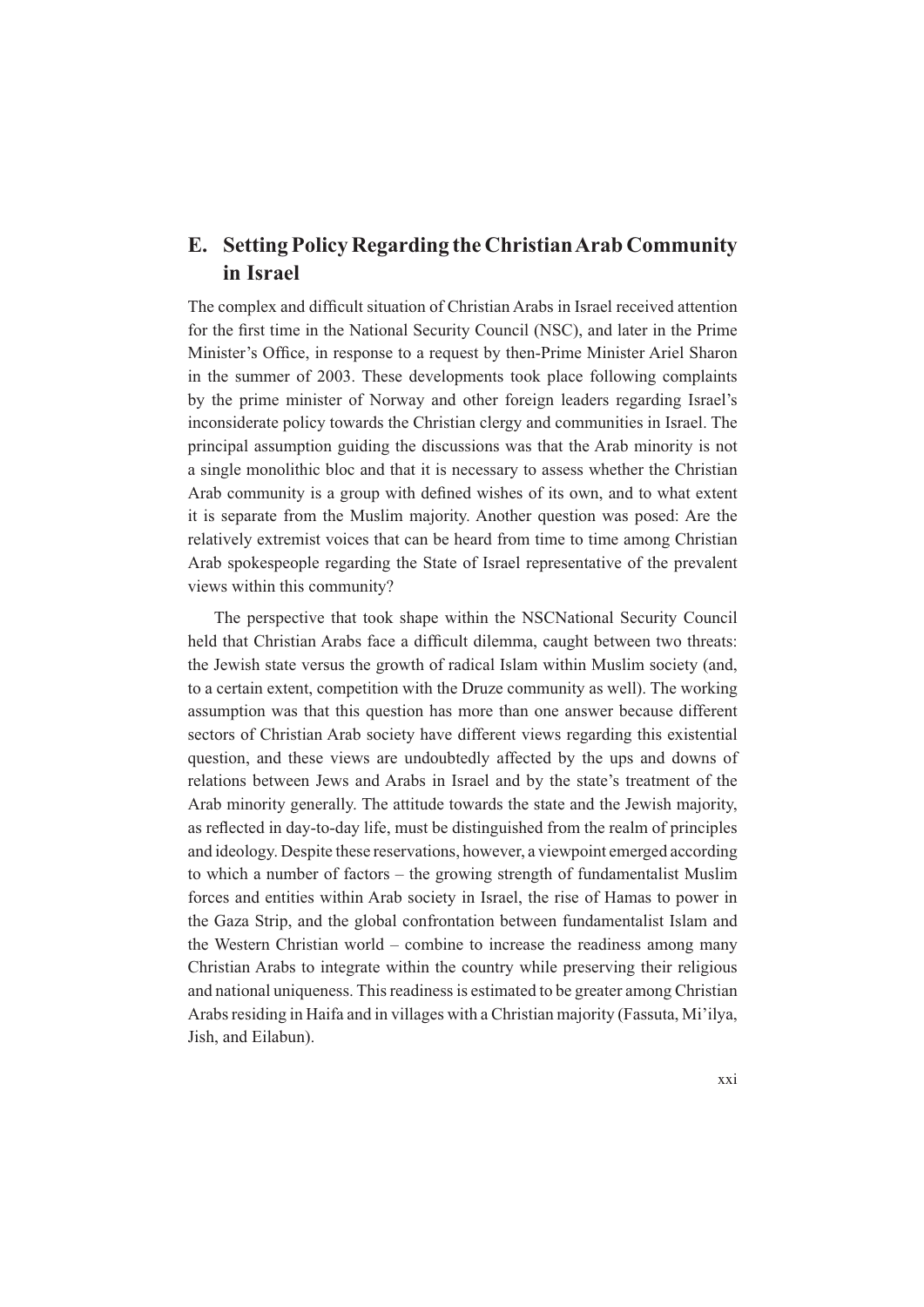On the basis of this analysis, we propose that cautious efforts be undertaken to provide assistance to the Christian Arab community in a number of ways, without creating tension with or estrangement from the Muslim majority. In fact, there are indications that the Israeli establishment is showing progress in this context in some fields, including the following:

- (A) An initiative to create an association for tourism in Galilee villages with a Christian majority – Fassuta, Mi'ilya, Jish, and Eilabun – with the participation of the Galilee Development Authority, the Ministry for Development of the Negev and the Galilee, and the Ministry of Tourism. This initiative is based on the concept of creating links between Christian tourism and local Christian communities. There seems to be great potential in this type of tourism, which is unique to the Christian Arab sector and therefore likely to draw only minor opposition from the Muslim majority. These Galilee villages are also likely to present an attractive destination for domestic tourism for Israelis seeking a cultural experience of interaction and dialogue.
- (B) Efforts aimed at accreditation by the Higher Education Council and the Israeli government for the Nazareth Academic Institute (formerly the Mar Elias College in I'billin) as the first Israeli academic institute in the Arab sector, founded through the initiative of members of the Christian Arab community. The efforts were successful, and after many delays the Council and the government approved the accreditation of the Institute in March, 2009. The Institute enjoys the support of Christian organizations abroad and operates as a multi-cultural institution, where Christians, Muslims, Druze, and Jews study and teach. In 2010 approval was granted to establish a communications program and a pre-baccalaureate preparatory program. The Institute's administrators are also planning programs for the study of tourism and for peace studies. Accreditation of the Institute, its improved financial situation, and its subsequent transformation into the university of the Galilee region are intended to strengthen the Christian Arab community and provide a model for coexistence for all sectors of the population.
- (C) Strengthening the Christian schools, which are the most successful of the schools within the Arab sector, as a key mechanism for preserving the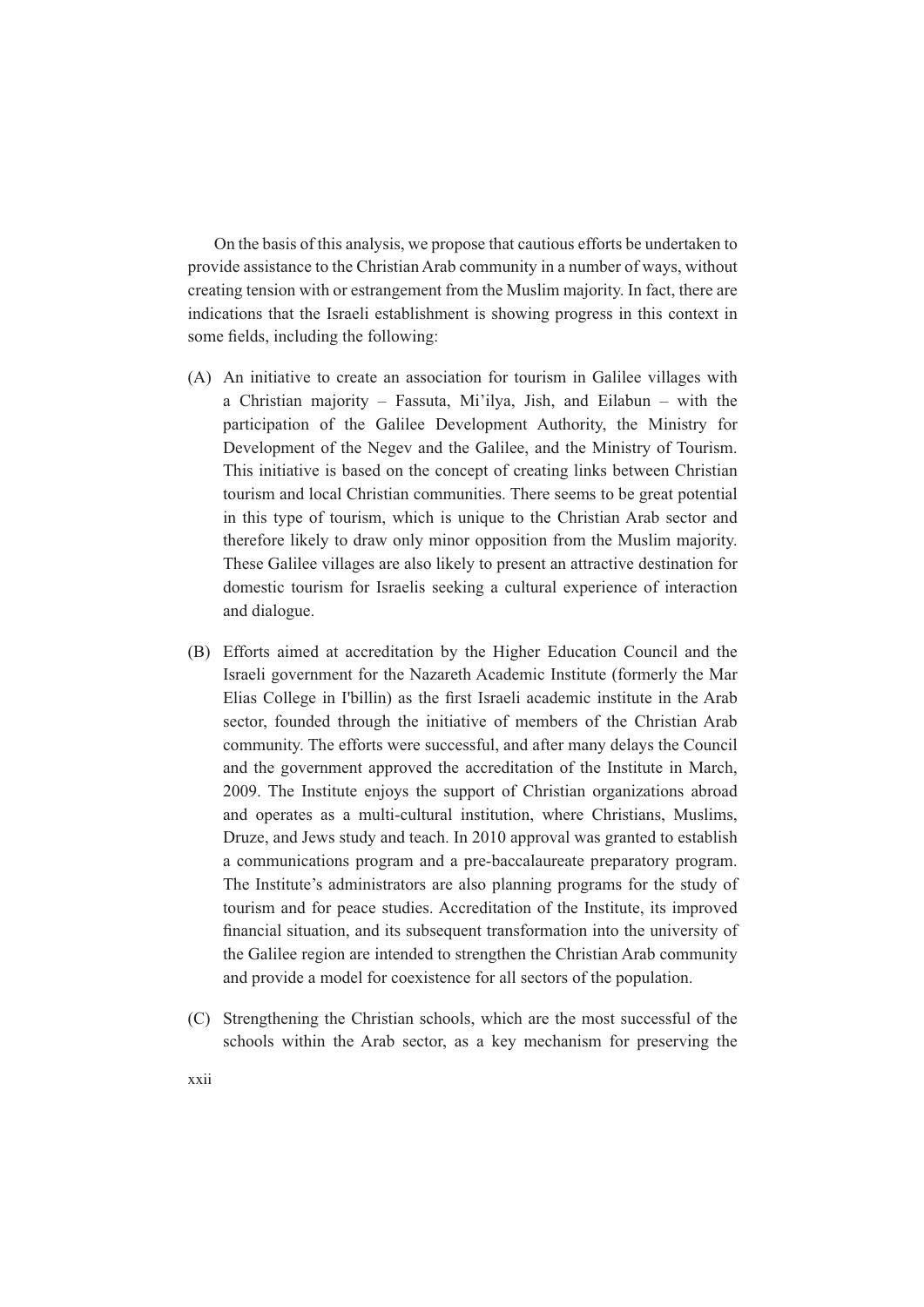Christian identity of the community and enabling the progress of Muslim students from the middle and upper social classes as well, so that they can integrate into the Israeli society and economy.

- (D) Establishing social and cultural institutions to strengthen Christian Arab identity and heritage. Options that might be considered include founding community centers, a heritage center, a museum, and programs to foster young leadership.
- (E) Removing the obstacles to professional integration and progress that young Christian Arabs face in the private and public sectors. Their high level of education, multilingual abilities, familiarity with Western culture and its values, and advanced scientific and technological skills combine to make the Christian Arab community an important potential catalyst for growth for the entire northern region. The potential embodied within this community is reflected, for example, in the company Intel, which employs dozens of Christian Arab engineers and serves as a model multinational company that does not depend on the defense/security sector and therefore does not hesitate to employ Arabs. In northern Israel, Christian Arabs are also prominent in professions such as law, accounting, medicine, pharmacy, and engineering.

Describing the untapped economic potential embodied in the Christian Arab community is one of the most effective ways of persuading Israel's economic and political establishment of the need to integrate educated Christian Arabs (men and women) into the workforce. This objective coincides nicely with the general government objective of integrating Arabs and ultra-orthodox Jews into Israeli society. Yet there is also a salient difference between these two groups: a substantial portion of the ultra-orthodox community has ideological and other barriers to joining the workforce, whereas motivation is high among educated Arabs (Christian and Muslim) to do so. In recent years we have witnessed unprecedented government efforts to encourage business and economic activity in the Arab sector, such as through the establishment of a joint government and private sector fund for investing in businesses within this community. Another idea that deserves consideration is to encourage young Christian Arab men and women to join the National Service (Sherut Leumi) program.